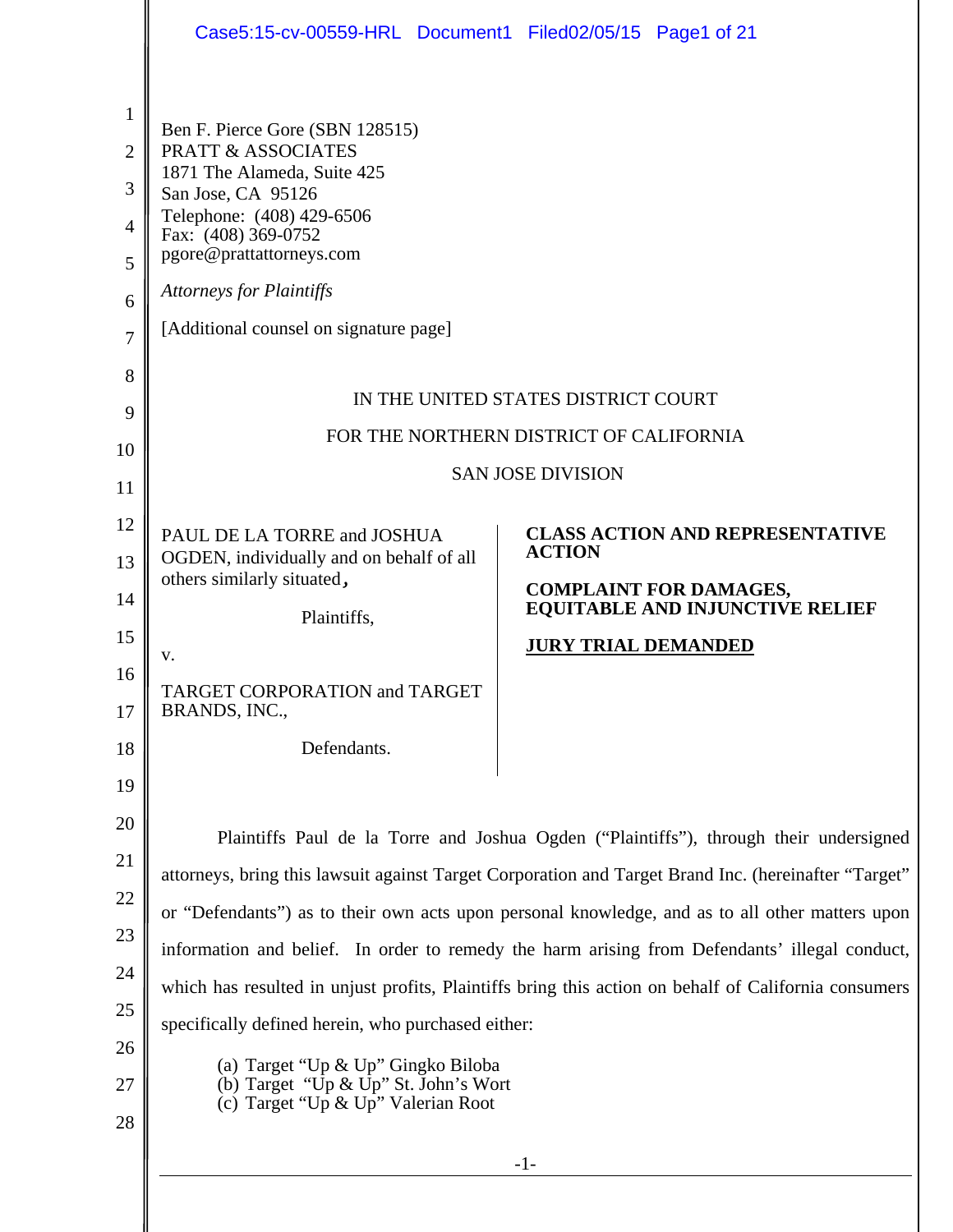## Case5:15-cv-00559-HRL Document1 Filed02/05/15 Page2 of 21

| On February 2, 2015, New York Attorney General Eric T. Schneiderman sent a<br>1.                       |  |
|--------------------------------------------------------------------------------------------------------|--|
| demand letter to Target CEO Brian C. Cornell, ordering Target to immediately cease and desist          |  |
| engaging in the sale of adulterated and mislabeled herbal dietary supplements. These products          |  |
| included various Target "Up & Up" supplements, including Target "Up & Up" Gingko Biloba,               |  |
| Target "Up & Up" St. John's Wort, and Target "Up & Up" Valerian Root ("the Misbranded                  |  |
| Target "Up & Up" Products") that either could not be verified to contain the labeled substance, or     |  |
| which were found to contain ingredients not listed on the labels.                                      |  |
| 2.<br>Attorney General Schneiderman requested that Target provide detailed information                 |  |
| relating to the production, processing and testing of herbal supplements sold at their stores, as well |  |
| as set forth a thorough explanation of quality control measures in place.                              |  |
| 3.<br>The Attorney General's letter expressly warned Defendants that, "contamination,                  |  |
| substitution and falsely labeling herbal products constitute deceptive business practices and, more    |  |
| importantly, present considerable health risks for consumers." (Exhibit 1, Attorney General Letter     |  |
| to Target).                                                                                            |  |
| The letter came as DNA testing, performed as part of an ongoing investigation by<br>4.                 |  |
| the Attorney General's Office, revealed that all of the products purchased by Plaintiffs in this       |  |
| cause were negative for the ingredient listed on the front of the package.                             |  |
| 5.<br>An expert in DNA barcoding technology, Dr. James A. Schulte II of Clarkson                       |  |
| University in Potsdam, N.Y., was hired by the Attorney General's office to perform the testing.        |  |
| DNA barcodes are short genetic markers in an organism's DNA and are used to<br>6.                      |  |
| identify it as belonging to a particular species. Barcodes provide an unbiased, reproducible           |  |
| method of species identification. Barcodes can be used to determine the exact plant species being      |  |
| tested.                                                                                                |  |
|                                                                                                        |  |
| $-2-$                                                                                                  |  |
|                                                                                                        |  |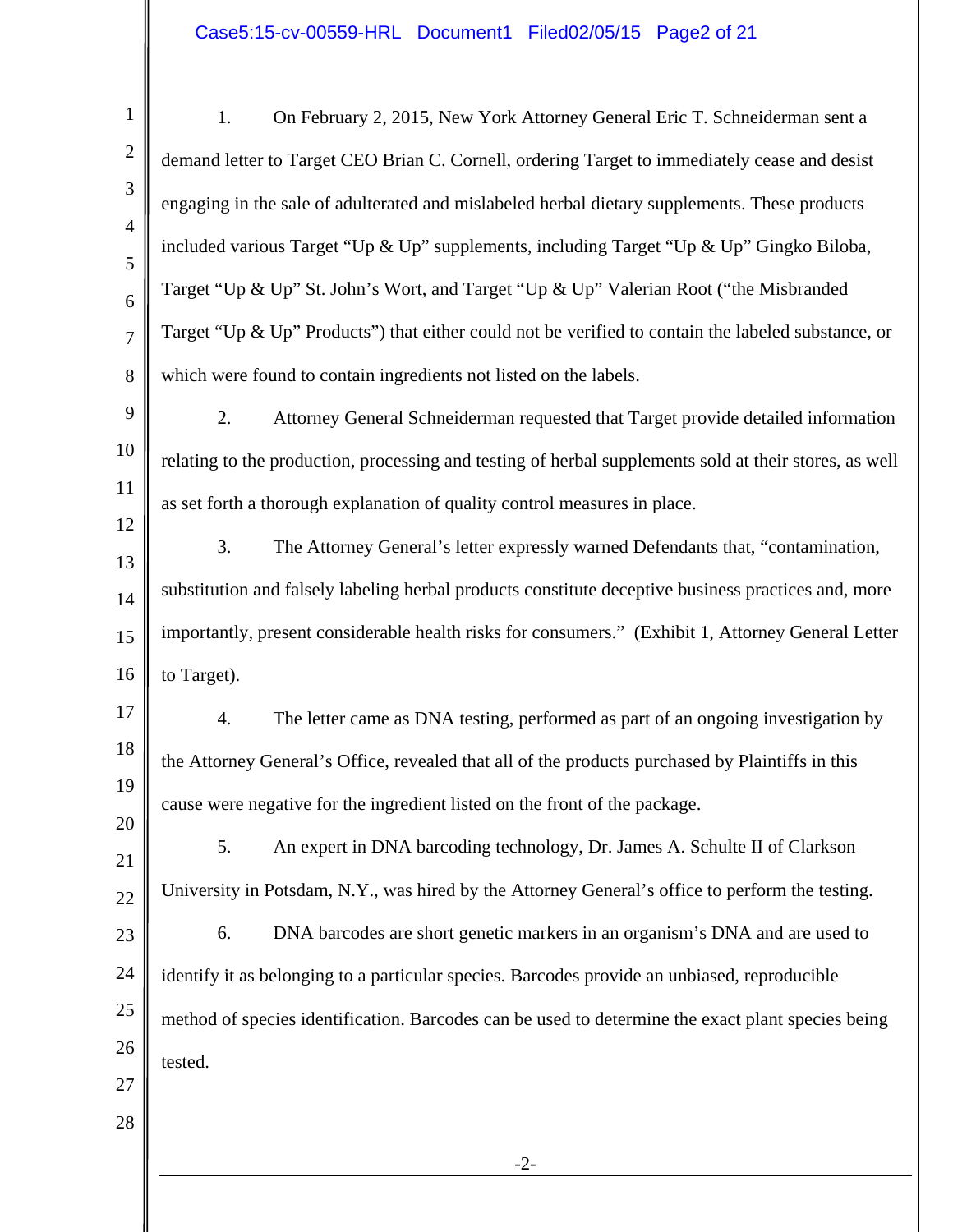| $\mathbf{1}$   | 7.<br>All of the Misbranded Target "Up $\&$ Up" Products tested negative for the                                                                                                          |
|----------------|-------------------------------------------------------------------------------------------------------------------------------------------------------------------------------------------|
| $\overline{2}$ | advertised package contents according to the testing performed. In reality, they contained garlic,                                                                                        |
| 3              | rice, mung bean, and/or material originating from the daisy family, and none of the gingko biloba,                                                                                        |
| $\overline{4}$ | St. John's wort, or valerian root they supposedly contained.                                                                                                                              |
| 5<br>6         | 8.<br>Plaintiffs relied on Defendants' representations that the Misbranded Target "Up &                                                                                                   |
| $\overline{7}$ | Up" Products were what they purported to be: supplements containing gingko biloba, St. John's                                                                                             |
| 8              | wort, or valerian root. Plaintiff did not purchase Defendants' supplement to ingest garlic, rice,                                                                                         |
| 9              | mung beans, or material originating from the daisy family.                                                                                                                                |
| 10             | 9.<br>Studies conducted by the Centre for Biodiversity Genomics at the University of                                                                                                      |
| 11             | Guelph and others have previously alerted the dietary supplement industry to the fact that it is not                                                                                      |
| 12             | providing the public with authentic products without substitution, contamination or fillers.                                                                                              |
| 13             | 10.<br>According to Attorney General Schneiderman:                                                                                                                                        |
| 14<br>15       | "this investigation makes one thing abundantly clear: the old adage 'buyer beware' may                                                                                                    |
| 16             | be especially true for consumers of herbal supplements," "The DNA test results seem to<br>confirm long-standing questions about the herbal supplement industry. Mislabeling,              |
| 17             | contamination, and false advertising are illegal. They also pose unacceptable risks to New<br>York families—especially those with allergies to hidden ingredients. At the end of the day, |
| 18             | American corporations must step up to the plate and ensure that their customers are getting<br>what they pay for, especially when it involves promises of good health."                   |
| 19             |                                                                                                                                                                                           |
| 20             | According to Arthur P. Grollman, M.D., Professor of Pharmacological Sciences at<br>11.                                                                                                    |
| 21             | Stony Brook University, "this study undertaken by Attorney General Schneiderman's office is a                                                                                             |
| 22             | well-controlled, scientifically-based documentation of the outrageous degree of adulteration in the                                                                                       |
| 23             | herbal supplement industry."                                                                                                                                                              |
| 24<br>25       | 12.<br>Using DNA barcoding technology to examine the contents of herbal supplements,                                                                                                      |
| 26             | the Attorney General focused on what appears to be Defendants' practice of substituting                                                                                                   |
| 27             | contaminants and fillers in the place of authentic product.                                                                                                                               |
| 28             |                                                                                                                                                                                           |
|                | $-3-$                                                                                                                                                                                     |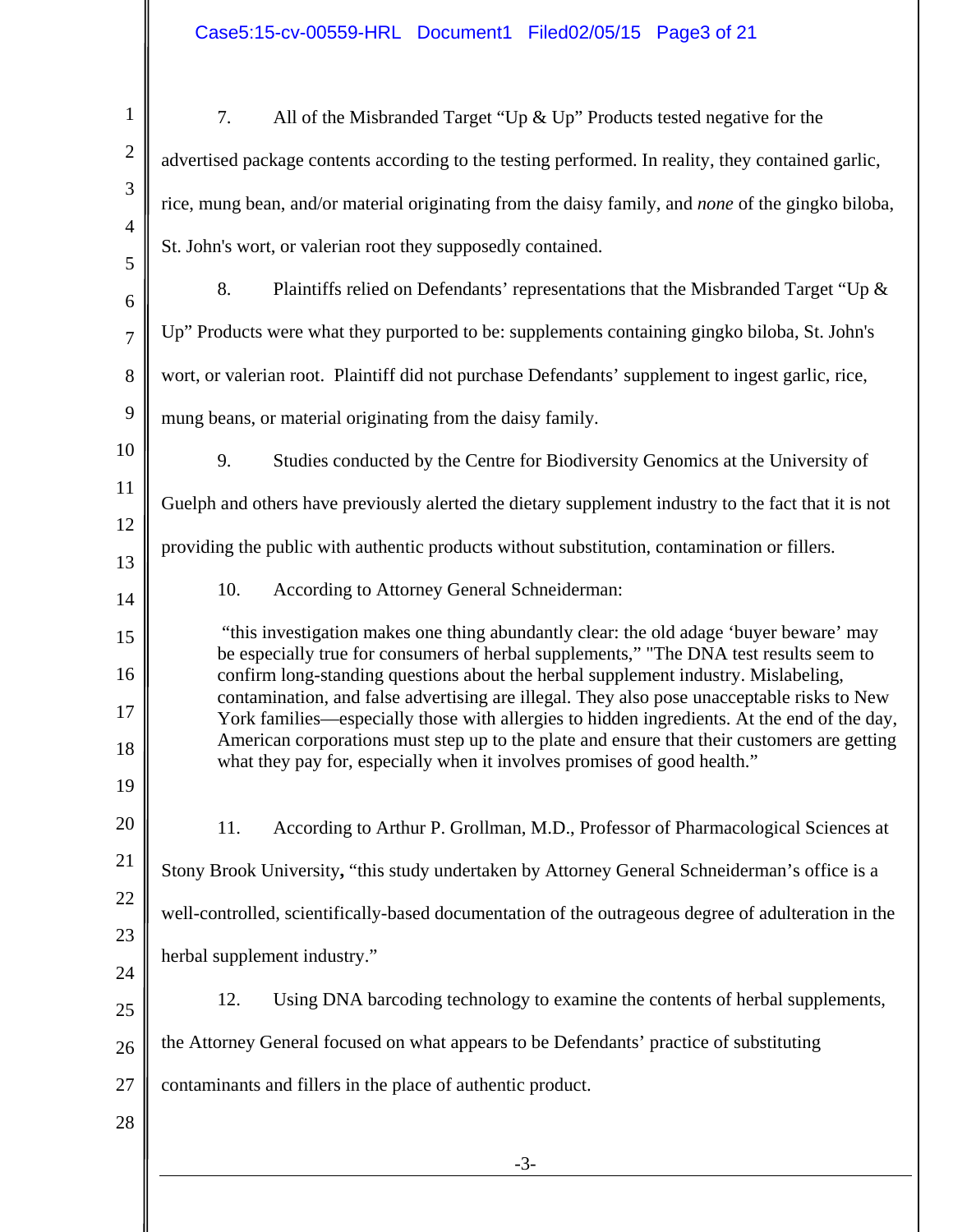| $\mathbf{1}$         | 13.<br>The testing revealed that all of the retailers were selling a large percentage of              |
|----------------------|-------------------------------------------------------------------------------------------------------|
| $\overline{2}$       | supplements for which modern DNA barcode technology could not detect the labeled botanical            |
| 3                    | substance.                                                                                            |
| 4                    | If the producers of herbal supplements fail to identify all the ingredients on a<br>14.               |
| 5<br>6               | product's label, a consumer with food allergies, or who is taking medication for an unrelated         |
| $\overline{7}$       | illness, is taking a potentially serious health risk every time a contaminated herbal supplement is   |
| 8                    | ingested.                                                                                             |
| 9                    | 15.<br>Plaintiffs did not purchase Defendants' supplements to assume these risks and                  |
| 10                   | would not have purchased Defendants' products if they had known they were contaminated and            |
| 11                   | potentially dangerous.                                                                                |
| 12                   | The Misbranded Target "Up $&$ Up" Products were and are worthless as a matter of<br>16.               |
| 13                   | law, failing to contain any of the advertised ingredients. A full return of the purchase price is     |
| 14                   |                                                                                                       |
|                      |                                                                                                       |
| 15                   | warranted for the purchase of these supplements.                                                      |
| 16<br>17             | <b>PARTIES</b>                                                                                        |
| 18                   | 17.<br>Plaintiff Paul de la Torre is a resident of Los Gatos, California, who purchased               |
| 19                   | Defendants' misbranded and adulterated products in California during the four (4) years prior to      |
| 20                   | the filing of this Complaint (the "Class Period"). Specifically, Plaintiff purchased the following of |
| 21                   | Defendants' misbranded and adulterated products: Target "Up & Up" Gingko Biloba, Target "Up           |
|                      | & Up" St. John's Wort, and Target "Up & Up" Valerian Root.                                            |
|                      | Plaintiff Joshua Ogden is a resident of San Jose, California, who purchased<br>18.                    |
| 24                   | Defendants' misbranded and adulterated products in California during the Class Period.                |
| 26                   | Specifically, Plaintiff purchased the following of Defendants' misbranded and adulterated             |
| 22<br>23<br>25<br>27 | products: Target "Up & Up" Gingko Biloba, Target "Up & Up" St. John's Wort, and Target "Up            |
| 28                   | & Up" Valerian Root.                                                                                  |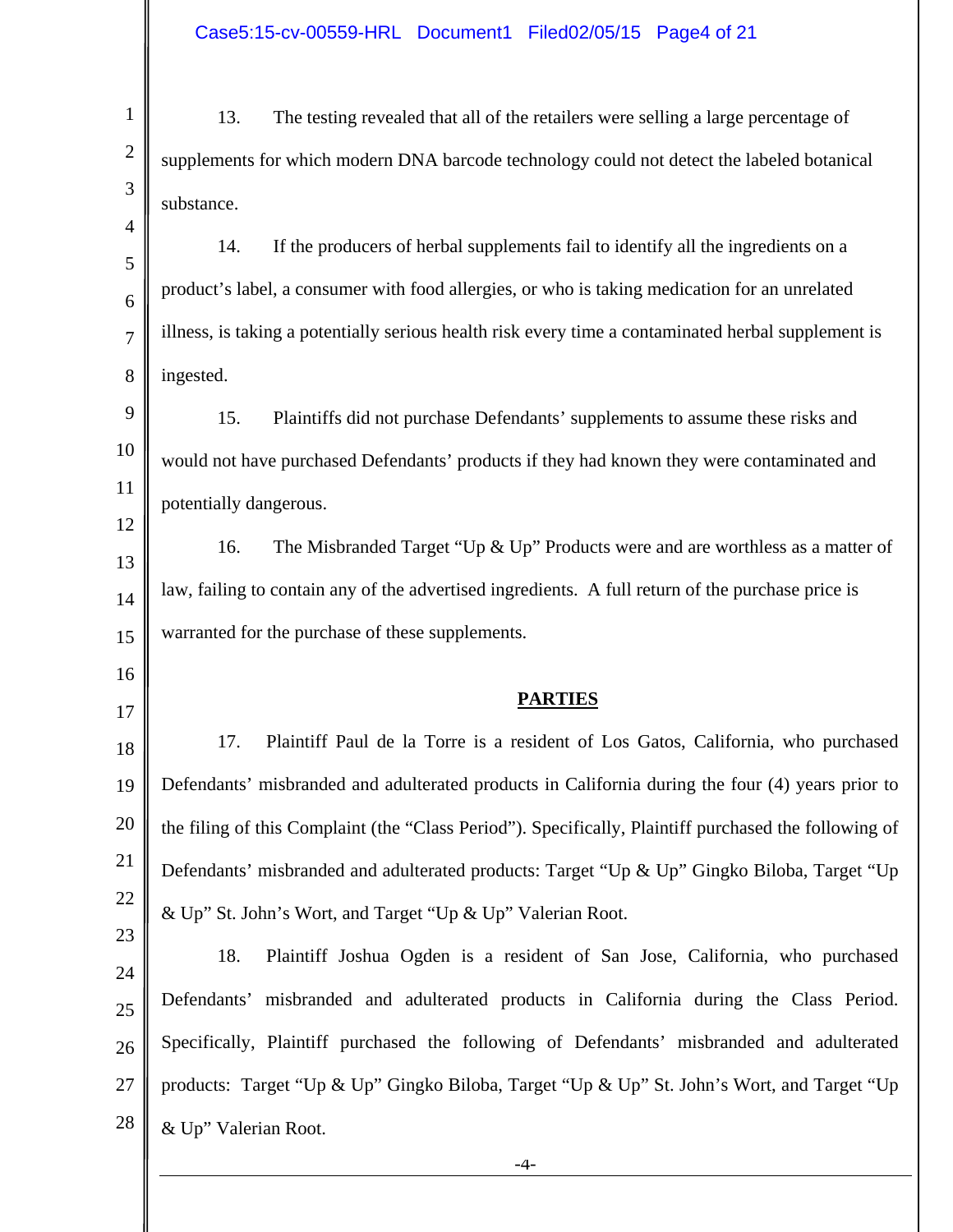### Case5:15-cv-00559-HRL Document1 Filed02/05/15 Page5 of 21

| $\mathbf{1}$        | Defendants are foreign corporations with their headquarters and principle places of<br>19.        |
|---------------------|---------------------------------------------------------------------------------------------------|
| $\overline{2}$      | business in Minneapolis, Minnesota. Defendant Target Corporation's principle place of business    |
| 3                   | is 1000 Nicollet Mall, Minneapolis, Minnesota, 55403. Target Brands Inc. is a subsidiary of       |
| $\overline{4}$<br>5 | Target Corporation whose principle place of business is 1000 Nicollet Mall, Minneapolis,          |
| 6                   | Minnesota, 55403.                                                                                 |
| 7                   | California law applies to all claims set forth in this Complaint because Plaintiffs live<br>20.   |
| 8                   | in California and purchased Defendants' products here. Also, Defendants sell products in          |
| 9                   | California. The misconduct alleged herein was implemented in California and has a shared nexus    |
| 10                  | with California. The formulation and execution of the unlawful practices alleged herein occurred  |
| 11                  | in, or emanated from, California. Accordingly, California has significant contacts and/or a       |
| 12                  | significant aggregation of contacts with the claims asserted by Plaintiffs and all Class members. |
| 13                  | <b>JURISDICTION AND VENUE</b>                                                                     |
| 14<br>15            | 21.<br>This Court has original jurisdiction over this action under $28 \text{ U.S.C. }$ \$1332(d) |
| 16                  | because this is a class action in which: (1) there are over 100 members in the proposed class;    |
| 17                  | (2) members of the proposed class have a different citizenship from Defendant; and (3) the claims |
| 18                  | of the proposed class members exceed \$5,000,000 in the aggregate.                                |
| 19                  | The Court has jurisdiction over the federal claim alleged herein pursuant to 28 U.S.C.<br>22.     |
| 20                  |                                                                                                   |
| 21                  | § 1331, because it arises under the laws of the United States.                                    |
| 22                  | The Court has jurisdiction over the California claims alleged herein pursuant to 28<br>23.        |
| 23                  | U.S.C. § 1367, because they form part of the same case or controversy under Article III of the    |
| 24                  | United States Constitution.                                                                       |
| 25<br>26            | Alternatively, the Court has jurisdiction over all claims alleged herein pursuant to 28<br>24.    |
| 27                  | U.S.C. § 1332, because the matter in controversy exceeds the sum or value of \$75,000, and is     |
| 28                  | between citizens of different states.                                                             |
|                     | $-5-$                                                                                             |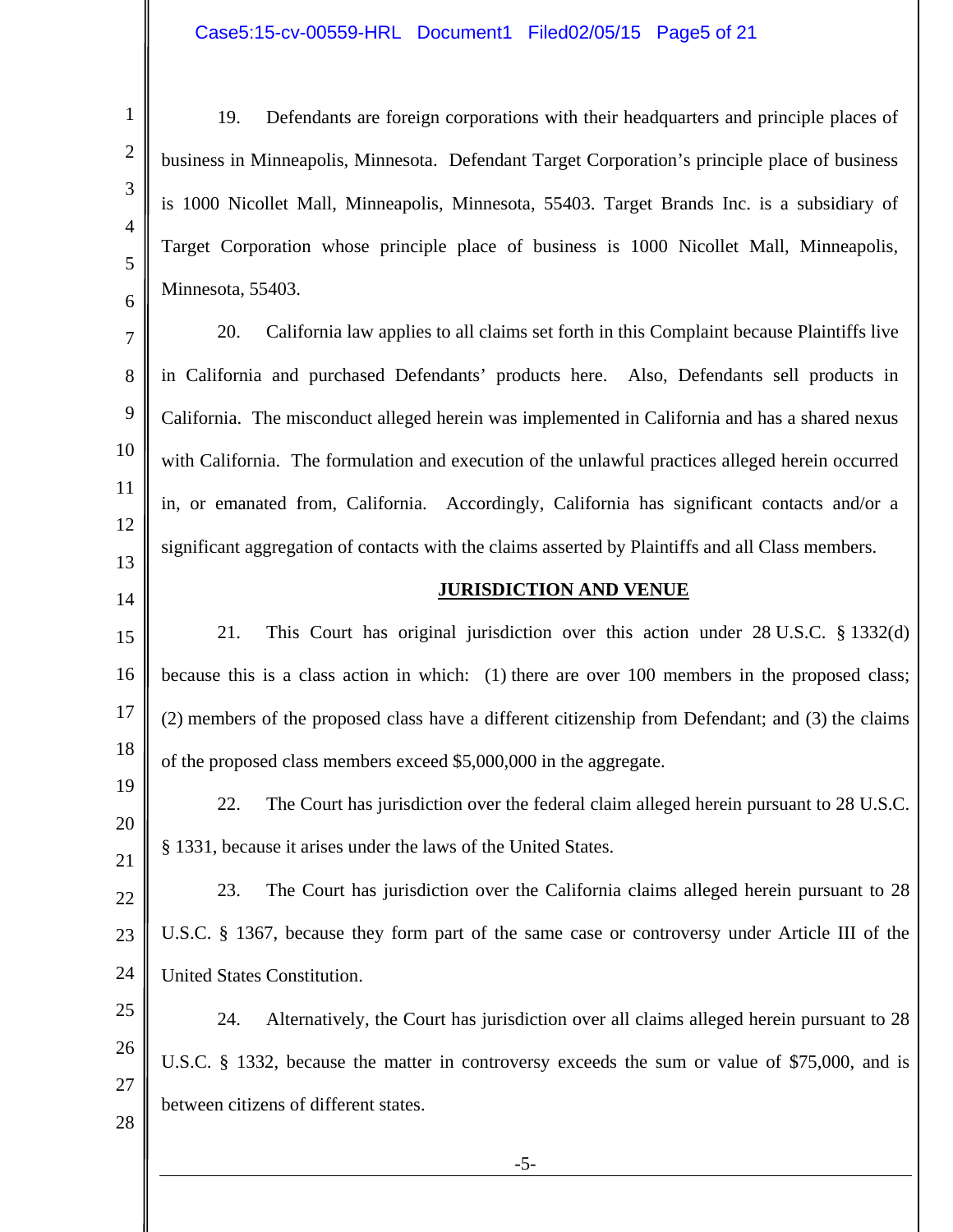| the wrongdoing alleged in this Complaint occurred in California, Defendants are authorized to do<br>business in California, have sufficient minimum contacts with California, and otherwise<br>intentionally avail themselves of the markets in California through the promotion, marketing and |
|-------------------------------------------------------------------------------------------------------------------------------------------------------------------------------------------------------------------------------------------------------------------------------------------------|
|                                                                                                                                                                                                                                                                                                 |
|                                                                                                                                                                                                                                                                                                 |
|                                                                                                                                                                                                                                                                                                 |
| sale of merchandise, sufficient to render the exercise of jurisdiction by this Court permissible under                                                                                                                                                                                          |
|                                                                                                                                                                                                                                                                                                 |
| Because a substantial part of the events or omissions giving rise to these claims                                                                                                                                                                                                               |
| occurred in this District and because the Court has personal jurisdiction over Defendants, venue is                                                                                                                                                                                             |
|                                                                                                                                                                                                                                                                                                 |
|                                                                                                                                                                                                                                                                                                 |
|                                                                                                                                                                                                                                                                                                 |
| Plaintiffs Paul de la Torre and Joshua Ogden regularly purchased Target "Up & Up"                                                                                                                                                                                                               |
| Gingko Biloba, Target "Up & Up" St. John's Wort, and Target "Up & Up" Valerian Root products                                                                                                                                                                                                    |
|                                                                                                                                                                                                                                                                                                 |
| In so doing, Plaintiffs reasonably relied on the labels of the Misbranded Target "Up                                                                                                                                                                                                            |
| & Up" Products. That is, when Plaintiffs purchased, for example, Target "Finest Nutrition" Gingko                                                                                                                                                                                               |
| Biloba, they believed they were purchasing a product containing nothing but gingko biloba.                                                                                                                                                                                                      |
| In reality, however, recent testing has revealed that Defendants' herbal supplements                                                                                                                                                                                                            |
|                                                                                                                                                                                                                                                                                                 |
| Specifically, Target "Up & Up" Gingko Biloba contains no gingko biloba, but instead                                                                                                                                                                                                             |
| contains oryza (rice), allium (garlic), and mung bean; Target "Up & Up" St. John's Wort contains                                                                                                                                                                                                |
| no St. John's wort, but instead contains oryza, allium, and dracaena (a tropical house plant); and                                                                                                                                                                                              |
| Target "Up & Up" Valerian Root contains no valerian root, but instead contains allium, oryza, and                                                                                                                                                                                               |
|                                                                                                                                                                                                                                                                                                 |
|                                                                                                                                                                                                                                                                                                 |
|                                                                                                                                                                                                                                                                                                 |

║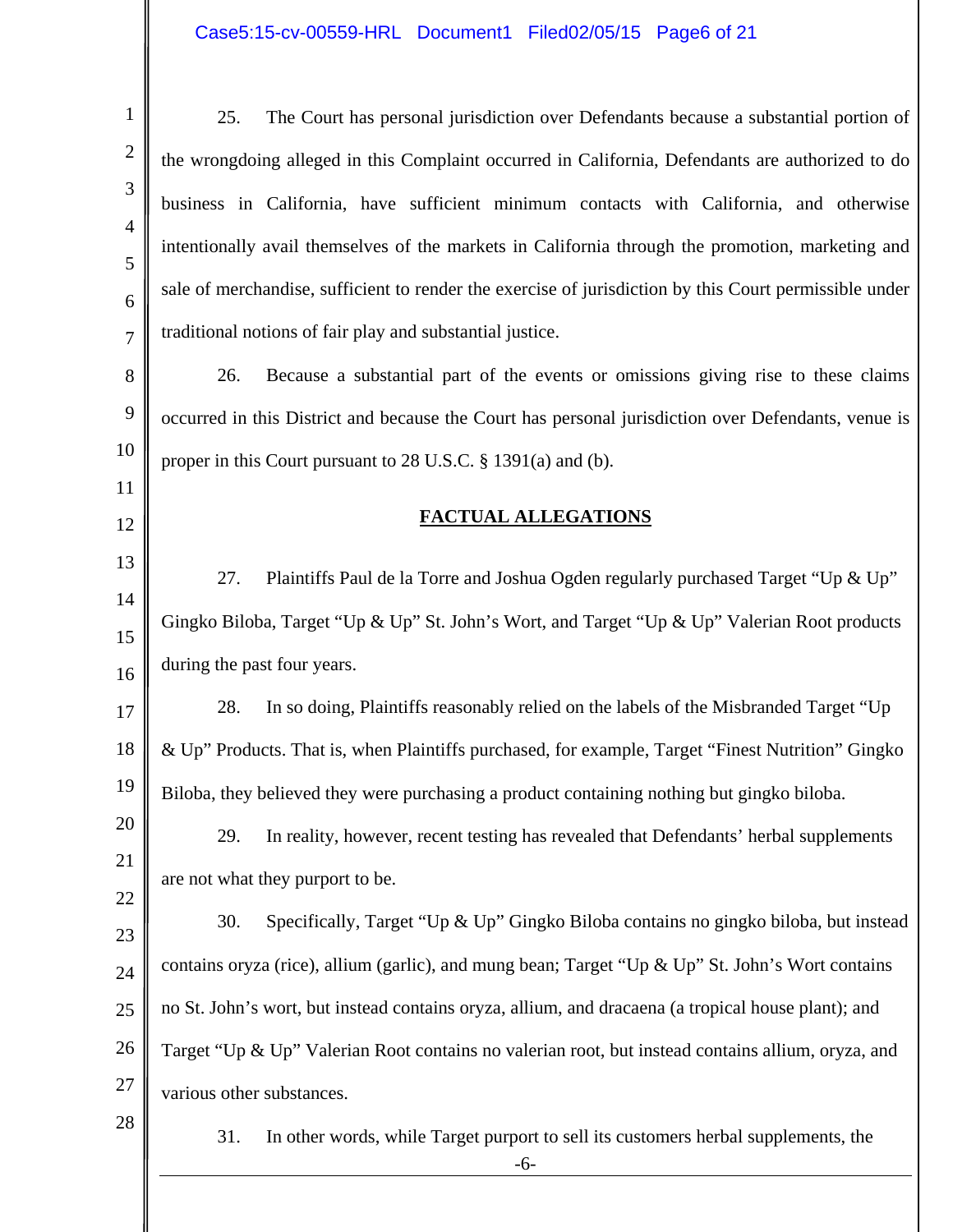## Case5:15-cv-00559-HRL Document1 Filed02/05/15 Page7 of 21

| $\mathbf{1}$   | supplements are a sham, containing none of the active ingredient promised in the product's name |
|----------------|-------------------------------------------------------------------------------------------------|
| $\overline{2}$ | and on the label.                                                                               |
| 3              | 32.<br>The adulterated and misbranded Target "Up $\&$ Up" products are worthless.               |
| $\overline{4}$ | A reasonable purchaser would believe that Defendants' products did in fact contain<br>33.       |
| 5<br>6         | the ingredients listed on the labels.                                                           |
| 7              | A reasonable purchaser would believe that Defendants' Target "Up & Up" Gingko<br>34.            |
| 8              | Biloba actually contained gingko biloba.                                                        |
| 9              | 35.<br>A reasonable purchaser would believe that Defendants' Target "Up & Up" St. John's        |
| 10             | Wort actually contained St. John's wort.                                                        |
| 11             | 36.<br>A reasonable purchaser would believe that Defendants' Target "Up & Up" Valerian          |
| 12             | Root actually contained valerian root.                                                          |
| 13<br>14       | Plaintiffs reasonably relied on Defendants' package labeling of their Misbranded<br>38.         |
| 15             | Target "Up & Up" Products.                                                                      |
| 16             | At point of sale, Plaintiffs did not know, and had no reason to know, that Defendants'<br>39.   |
| 17             | Misbranded Target "Up & Up" Products were misbranded and adulterated as set forth herein.       |
| 18             | Plaintiffs would not have bought the Misbranded Target "Up & Up" Products had they known the    |
| 19             | truth that the products contained none of the ingredients listed on the front of package label. |
| 20             | As a result of Defendants' misrepresentations of content, Plaintiffs and thousands of<br>40.    |
| 21<br>22       | others in California purchased the products at issue.                                           |
| 23             | Defendants' labeling as alleged herein is false and misleading and designed to<br>41.           |
| 24             | increase sales of the products at issue.                                                        |
| 25             |                                                                                                 |
| 26             | <b>CLASS ACTION ALLEGATIONS</b>                                                                 |
| 27             | 42.<br>Plaintiffs bring this action as a class action pursuant to Federal Rule of Civil         |
| 28             | Procedure $23(b)(2)$ and $23(b)(3)$ on behalf of the following classes:                         |
|                | $-7-$                                                                                           |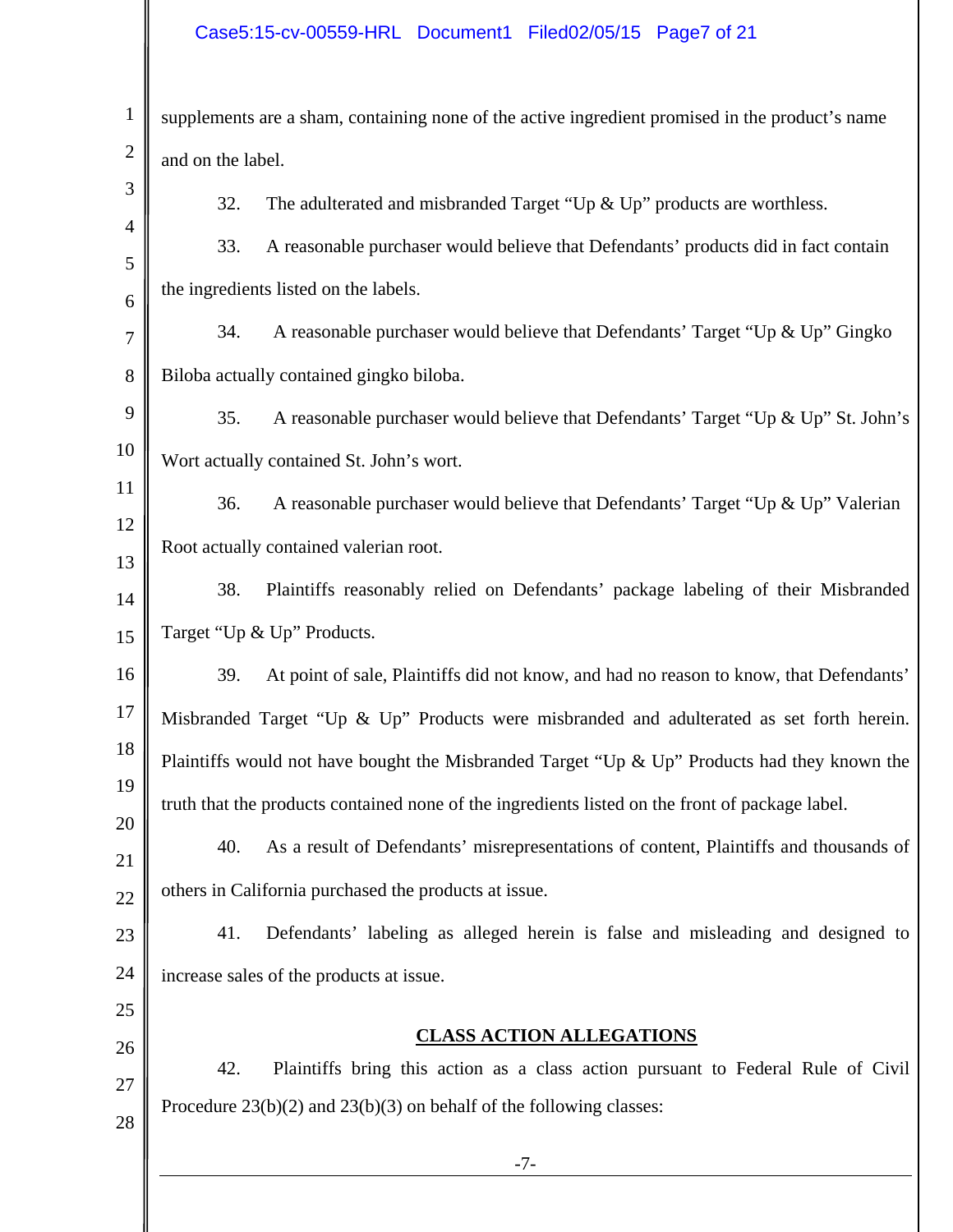|                                | Case5:15-cv-00559-HRL Document1 Filed02/05/15 Page8 of 21                                                                                                                                                           |
|--------------------------------|---------------------------------------------------------------------------------------------------------------------------------------------------------------------------------------------------------------------|
| $\mathbf{1}$<br>$\overline{2}$ | <b>California Class:</b> All persons in the state of California who, within the<br>last four years, purchased any of the following Target "Up & Up"<br>products:                                                    |
| 3<br>4<br>5                    | Target "Up & Up" Gingko Biloba<br>(a)<br>Target "Up & Up" St. John's Wort<br>(b)<br>(c)<br>Target "Up & Up" Valerian Root<br>43.<br>The following persons are expressly excluded from the Class: (1) Defendants and |
| 6                              | their subsidiaries and affiliates; (2) all persons who make a timely election to be excluded from the                                                                                                               |
| 7                              | proposed Class; (3) governmental entities; and (4) the Court to which this case is assigned and its                                                                                                                 |
| 8                              | staff.                                                                                                                                                                                                              |
| 9                              |                                                                                                                                                                                                                     |
| 10                             | 44.<br>This action can be maintained as a class action because there is a well-defined                                                                                                                              |
| 11                             | community of interest in the litigation and the proposed Class is easily ascertainable.                                                                                                                             |
| 12                             | 45.<br>Numerosity: Based upon Defendants' publicly available sales data with respect to                                                                                                                             |
| 13                             | the misbranded products at issue, it is estimated that the Class numbers in the thousands, and that                                                                                                                 |
| 14                             | joinder of all Class members is impracticable.                                                                                                                                                                      |
| 15                             | 46.<br>Common Questions Predominate: This action involves common questions of law                                                                                                                                   |
|                                | and fact applicable to each Class member that predominate over questions that affect only                                                                                                                           |
| 16                             | individual Class members. Thus, proof of a common set of facts will establish the right of each                                                                                                                     |
| 17                             | Class member to recover. Questions of law and fact common to each Class member include, for                                                                                                                         |
| 18                             | example:                                                                                                                                                                                                            |
| 19<br>20                       | a. Whether Defendants engaged in unlawful, unfair or deceptive business practices<br>by failing to properly package and label their Misbranded Target "Up & Up" Products sold<br>to consumers;                      |
| 21                             | b. Whether the Misbranded Target "Up $\&$ Up" Products are worthless;                                                                                                                                               |
| 22                             | c. Whether Plaintiffs and the Class are entitled to equitable and/or injunctive relief;                                                                                                                             |
| 23<br>24                       | d. Whether Defendants' unlawful, unfair and/or deceptive practices harmed Plaintiffs<br>and the Class; and                                                                                                          |
| 25                             | e. Whether Defendants were unjustly enriched by their deceptive practices.                                                                                                                                          |
| 26                             | 47.<br><b>Typicality:</b> Plaintiffs' claims are typical of the claims of the Class because Plaintiffs                                                                                                              |
| 27                             | bought Defendants' Misbranded Target "Up & Up" Products during the Class Period. Defendants'                                                                                                                        |
| 28                             |                                                                                                                                                                                                                     |
|                                | $-8-$                                                                                                                                                                                                               |
|                                |                                                                                                                                                                                                                     |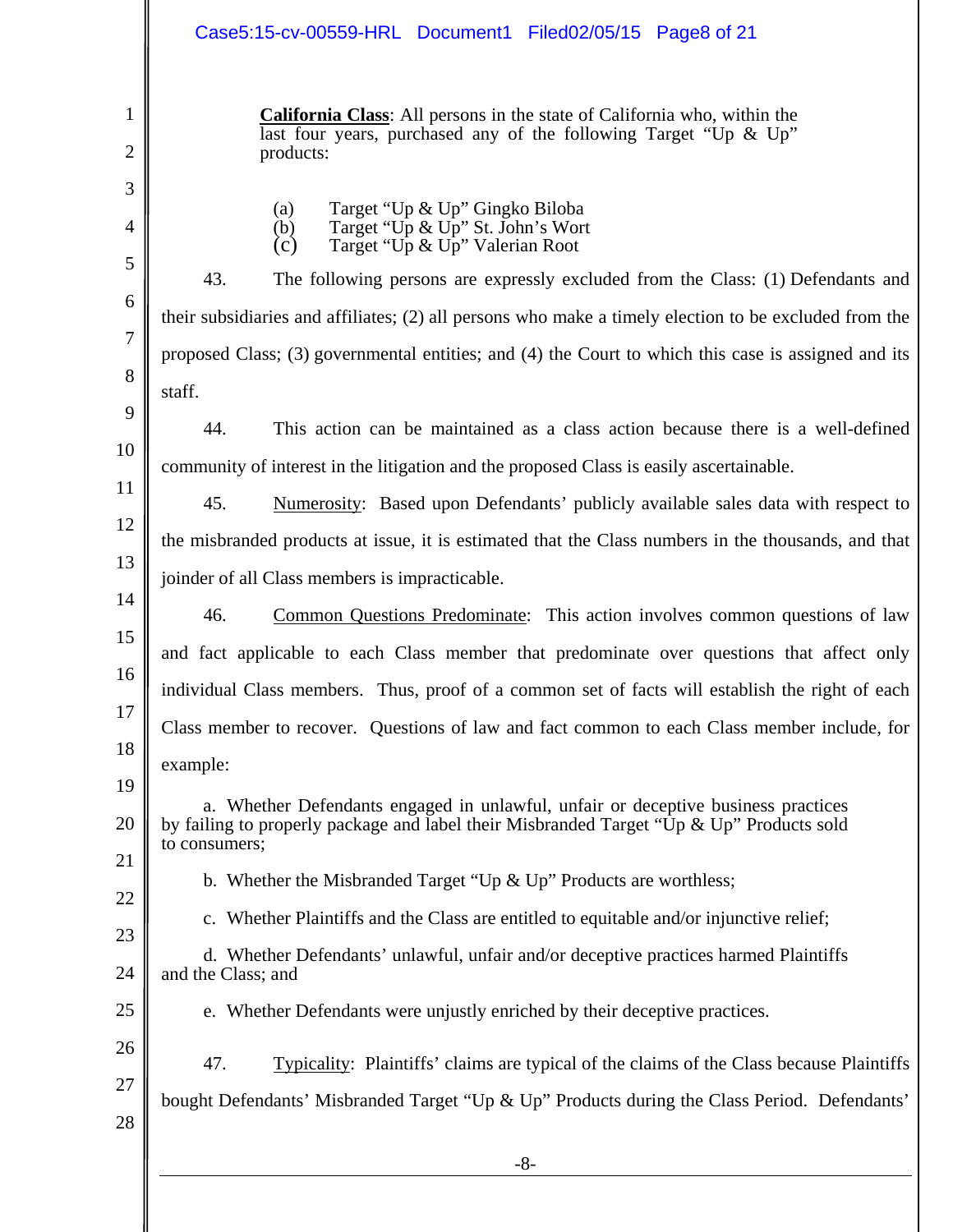#### Case5:15-cv-00559-HRL Document1 Filed02/05/15 Page9 of 21

unlawful, unfair, and/or fraudulent actions concern the same business practices described herein irrespective of where they occurred or were experienced. Plaintiffs and the Class sustained similar injuries arising out of Defendants' conduct in violation of California law. The injuries of each member of the Class were caused directly by Defendants' wrongful conduct. In addition, the factual underpinning of Defendants' misconduct is common to all Class members and represents a common thread of misconduct resulting in injury to all members of the Class. Plaintiffs' claims arise from the same practices and course of conduct that give rise to the claims of the Class members and are based on the same legal theories.

1

2

3

4

5

6

7

8

9

48. Adequacy: Plaintiffs will fairly and adequately protect the interests of the Class. Neither Plaintiffs nor Plaintiffs' counsel have any interests that conflict with or are antagonistic to the interests of the Class members. Plaintiffs have retained highly competent and experienced class action attorneys to represent their interests and those of the members of the Class. Plaintiffs and Plaintiffs' counsel have the necessary financial resources to adequately and vigorously litigate this class action, and Plaintiffs and counsel are aware of their fiduciary responsibilities to the Class members and will diligently discharge those duties by vigorously seeking the maximum possible recovery for the Class.

18 19 20 21 22 23 24 25 26 27 49. Superiority: There is no plain, speedy, or adequate remedy other than by maintenance of this class action. The prosecution of individual remedies by members of the Class will tend to establish inconsistent standards of conduct for Defendants and result in the impairment of Class members' rights and the disposition of their interests through actions to which they were not parties. Class action treatment will permit a large number of similarly situated persons to prosecute their common claims in a single forum simultaneously, efficiently, and without the unnecessary duplication of effort and expense that numerous individual actions would engender. Further, as the damages suffered by individual members of the Class may be relatively small, the expense and burden of individual litigation would make it difficult or impossible for individual members of the Class to redress the wrongs done to them, while an important public interest will be served by addressing the matter as a class action. Class treatment of common questions of law and

28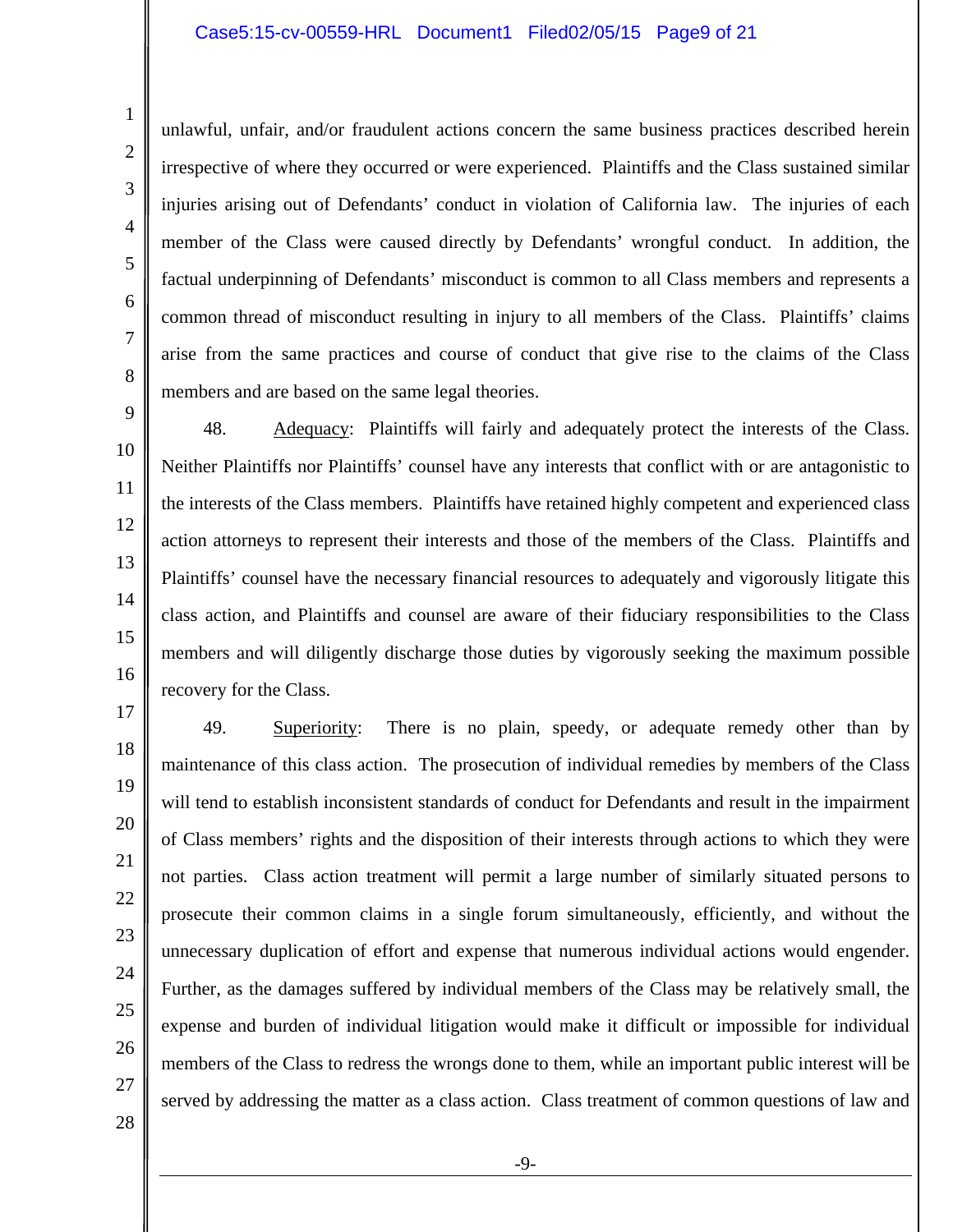#### Case5:15-cv-00559-HRL Document1 Filed02/05/15 Page10 of 21

fact would also be superior to multiple individual actions or piecemeal litigation in that class treatment will conserve the resources of the Court and the litigants, and will promote consistency and efficiency of adjudication.

50. The prerequisites to maintaining a class action for injunctive or equitable relief pursuant to FED. R. CIV. P. 23(b)(2) are met as Defendants have acted or refused to act on grounds generally applicable to the Class, thereby making appropriate final injunctive or equitable relief with respect to the Class as a whole.

8 9 10 51. The prerequisites to maintaining a class action pursuant to FED. R. CIV. P. 23(b)(3) are met as questions of law or fact common to class members predominate over any questions affecting only individual members, and a class action is superior to other available methods for fairly and efficiently adjudicating the controversy.

12 13 14 52. Plaintiffs and Plaintiffs' counsel are unaware of any difficulties that are likely to be encountered in the management of this action that would preclude their maintenance as a class action.

15 16 53. For each of the nine cause of actions herein alleged *infra*, Plaintiffs hereby reallege and incorporate the foregoing paragraphs.

### **FIRST CAUSE OF ACTION**  B**usiness and Professions Code § 17200,** *et seq.*  **Unlawful Business Acts and Practices**

20 21 22 23 24 25 26 27 54. Defendants' business practices as described herein are unlawful under § 17200, *et seq*. by virtue of Defendants' violations of the Consumers Legal Remedies Act, Cal. Civ. Code § 1750, *et seq*. 55. Plaintiffs and the Class were injured as a result of Defendants' unlawful acts and practices. 56. Defendants sold to Plaintiffs and the Class products that were not capable of being sold legally, and which have no economic value.

28

1

2

3

4

5

6

7

11

17

18

19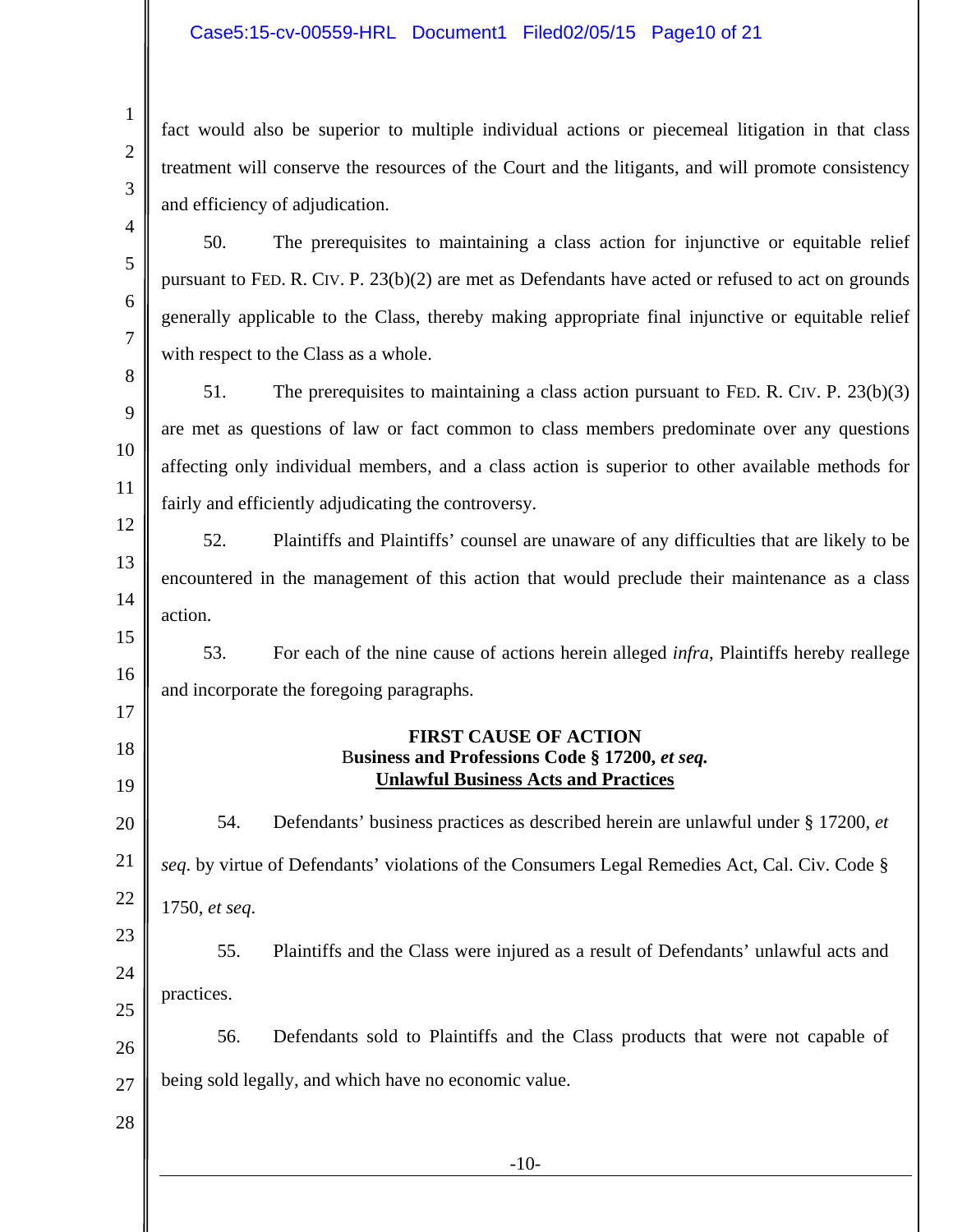Case5:15-cv-00559-HRL Document1 Filed02/05/15 Page11 of 21

 $\sim$ 

║

1 2 57. Plaintiffs and the Class paid for worthless products they otherwise would not have bought.

| C                   | 58.              | As a result of Defendants' unlawful business practices, Plaintiffs and the Class,                                            |
|---------------------|------------------|------------------------------------------------------------------------------------------------------------------------------|
| $\overline{4}$<br>5 |                  | pursuant to Business and Professions Code § 17203, are entitled to an order enjoining such                                   |
| 6                   |                  | future conduct and such other orders and judgments which may be necessary to disgorge                                        |
| $\overline{7}$      |                  | Defendants' ill-gotten gains and to restore to any Class member any money paid for the                                       |
| 8                   |                  | Misbranded Target "Up & Up" Products.                                                                                        |
| 9<br>10             |                  | <b>SECOND CAUSE OF ACTION</b><br>Business and Professions Code § 17200, et seq.<br><b>Unfair Business Acts and Practices</b> |
| 11<br>12            | 59.              | Defendants' conduct as set forth herein constitutes unfair business acts and                                                 |
| 13                  | practices.       |                                                                                                                              |
| 14                  | 60.              | As set forth above, Defendants engaged in deceptive marketing, advertising,                                                  |
| 15                  |                  | packaging, and labeling of the Misbranded Target "Up & Up Products.                                                          |
| 16                  | 61.              | Plaintiffs and the Class were injured as a result of Defendants' unfair acts and                                             |
| 17                  | practices.       |                                                                                                                              |
| 18                  | 62.              | Defendants sold to Plaintiffs and the Class products that were not capable of                                                |
| 19                  |                  | being legally sold and that have no economic value.                                                                          |
| 20<br>21            | 63.              | Plaintiffs and the Class who purchased the Misbranded Target "Up & Up"                                                       |
| $22\,$              |                  | Products had no way of reasonably knowing that the products were misbranded and were not                                     |
| 23                  |                  | properly labeled, and thus could not have reasonably avoided injury.                                                         |
| 24                  | 64.              | A reasonable consumer would have relied on Defendants' representations.                                                      |
| 25                  | 65.              | The consequences of Defendants' conduct outweigh any justification, motive or                                                |
| 26                  | reason therefor. |                                                                                                                              |
| 27                  |                  |                                                                                                                              |
| 28                  |                  |                                                                                                                              |
|                     |                  | $-11-$                                                                                                                       |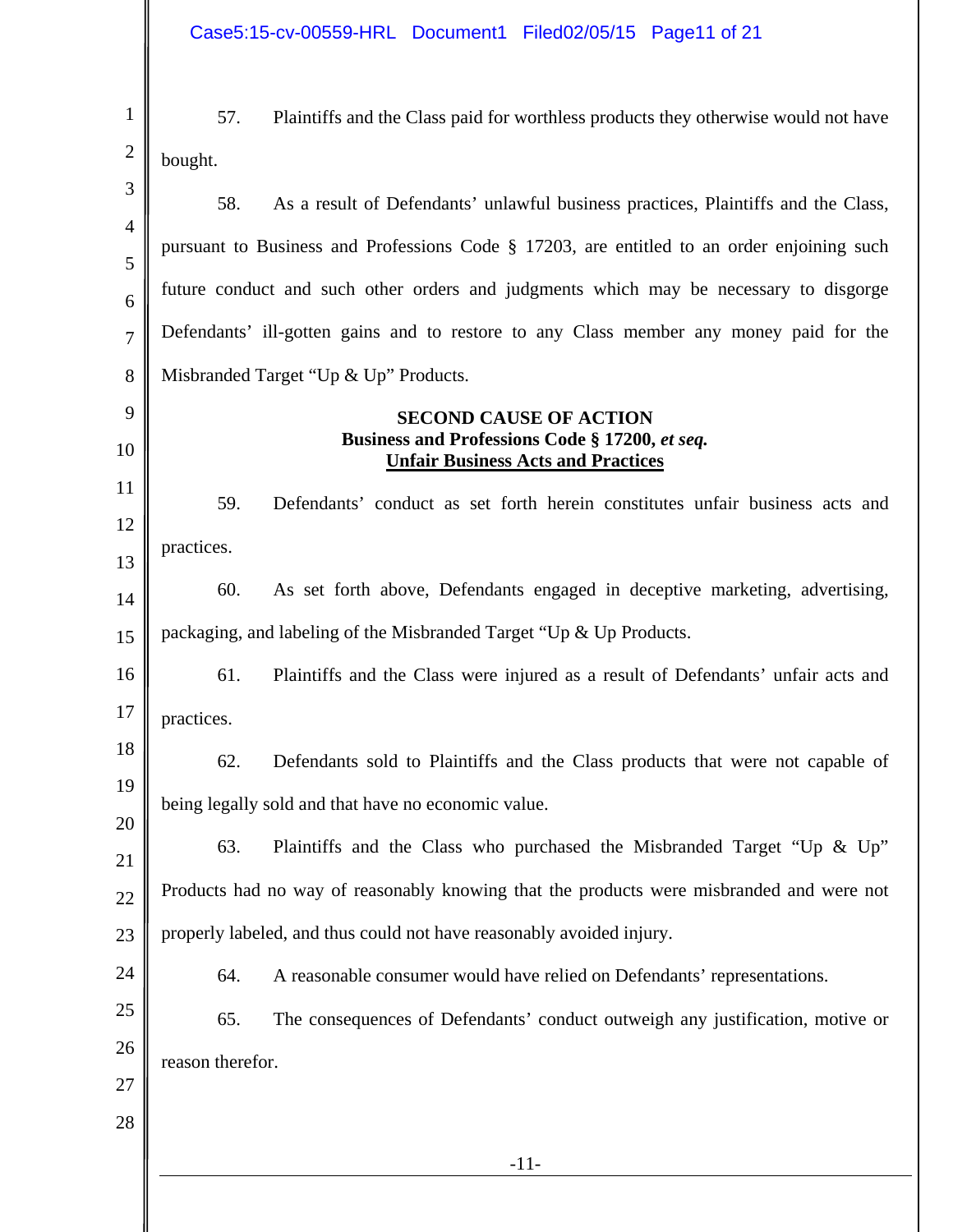# Case5:15-cv-00559-HRL Document1 Filed02/05/15 Page12 of 21

| $\mathbf{1}$   | 66.<br>As a result of Defendants' conduct, Plaintiffs and the Class, pursuant to Business                                       |
|----------------|---------------------------------------------------------------------------------------------------------------------------------|
| $\overline{2}$ | and Professions Code § 17203, are entitled to an order enjoining such future conduct by                                         |
| 3              | Defendants, and such other orders and judgments which may be necessary to disgorge                                              |
| $\overline{4}$ | Defendants' ill-gotten gains and restore any money paid for the Misbranded Target "Up & Up"                                     |
| 5<br>6         | Products.                                                                                                                       |
| 7<br>8         | <b>THIRD CAUSE OF ACTION</b><br>Business and Professions Code § 17200, et seq.<br><b>Fraudulent Business Acts and Practices</b> |
| 9              | 67.<br>Defendants' conduct as set forth herein constitutes fraudulent business practices                                        |
| 10             | under California Business and Professions Code § 17200, et seq.                                                                 |
| 11             | 68.<br>Defendants' misleading packaging and labeling of the Misbranded Target "Up &                                             |
| 12             | Up Products were likely to deceive reasonable consumers.                                                                        |
| 13<br>14       | 69.<br>As set forth above, Plaintiffs and members of the Class were deceived.                                                   |
| 15             | 70.<br>As set forth above, Defendants engaged in fraudulent business acts and practices.                                        |
| 16             | 71.<br>Plaintiffs and the Class were injured by Defendants' fraudulent acts and practices.                                      |
| 17             | 72.<br>Defendants' fraud and deception caused Plaintiffs and the Class to purchase                                              |
| 18             | Misbranded Target "Up & Up" Products that they would otherwise not have purchased had they                                      |
| 19             | known the true nature of these products.                                                                                        |
| 20             | As a result of Defendants' conduct as set forth herein, Plaintiffs and the Class,<br>73.                                        |
| 21<br>22       | pursuant to Business and Professions Code § 17203, are entitled to an order enjoining such                                      |
| 23             | future conduct by Defendants, and such other orders and judgments which may be necessary to                                     |
| 24             | disgorge Defendants' ill-gotten gains and restore any money paid for the Misbranded Target "Up                                  |
| 25             | & Up" Products by Plaintiffs and the Class.                                                                                     |
| 26             |                                                                                                                                 |
| 27             |                                                                                                                                 |
| 28             |                                                                                                                                 |
|                | $-12-$                                                                                                                          |
|                |                                                                                                                                 |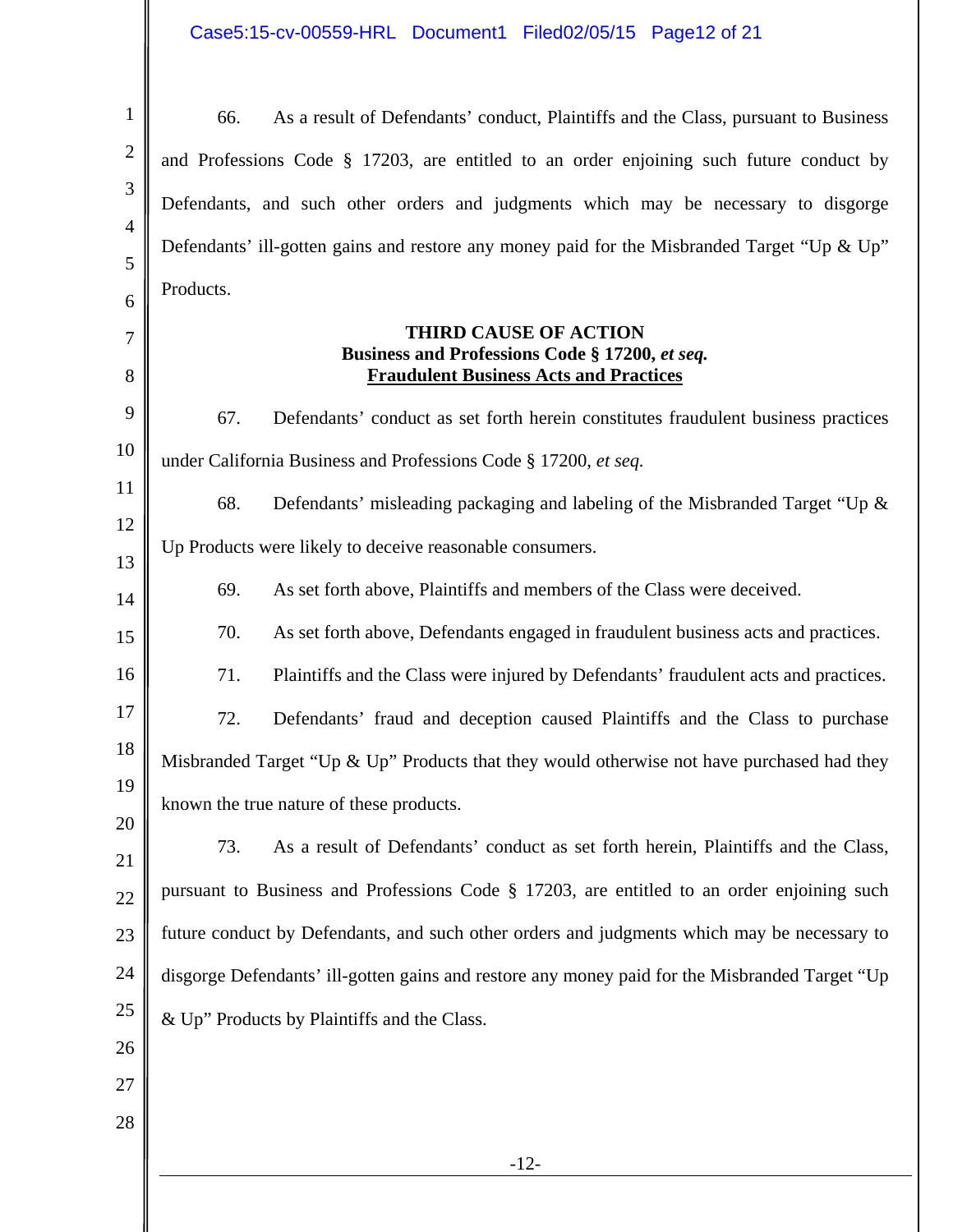-13- 1 2 3 4 5 6 7 8 9 10 11 12 13 14 15 16 17 18 19 20 21 22 23 24 25 26 27 28 **FOURTH CAUSE OF ACTION Business and Professions Code § 17500,** *et seq.*  **Misleading and Deceptive Advertising**  74. Plaintiffs asserts this cause of action for violations of California Business and Professions Code § 17500*, et seq*. for misleading and deceptive advertising against Defendant. 75. As set forth above, Defendants engaged in a scheme of offering Misbranded Target "Up & Up" Products for sale to Plaintiffs and members of the Class by way of product labeling. 76. As set forth above, these materials misrepresented and/or omitted the true contents and nature of Misbranded Target "Up & Up" Products. 77. Defendants' labeling inducements were made within California and come within the definition of advertising as contained in Business and Professions Code §17500, *et seq.* in that such product labeling was intended as inducements to purchase Misbranded Target "Up & Up" Products and are statements disseminated by Defendants to Plaintiffs and the Class that were intended to reach members of the Class. 78. Defendants knew, or in the exercise of reasonable care, should have known, that these statements were misleading and deceptive as set forth herein. 79. Defendants prepared and distributed within California via product labeling statements that misleadingly and deceptively represented the composition and nature of the Misbranded Target "Up & Up" Products. 80. Plaintiffs and the Class were the intended targets of such representations. 81. Plaintiffs and the Class reasonably relied on Defendants' representations. 82. Defendants' conduct in disseminating misleading and deceptive statements in California was and is likely to deceive reasonable consumers by obscuring the true composition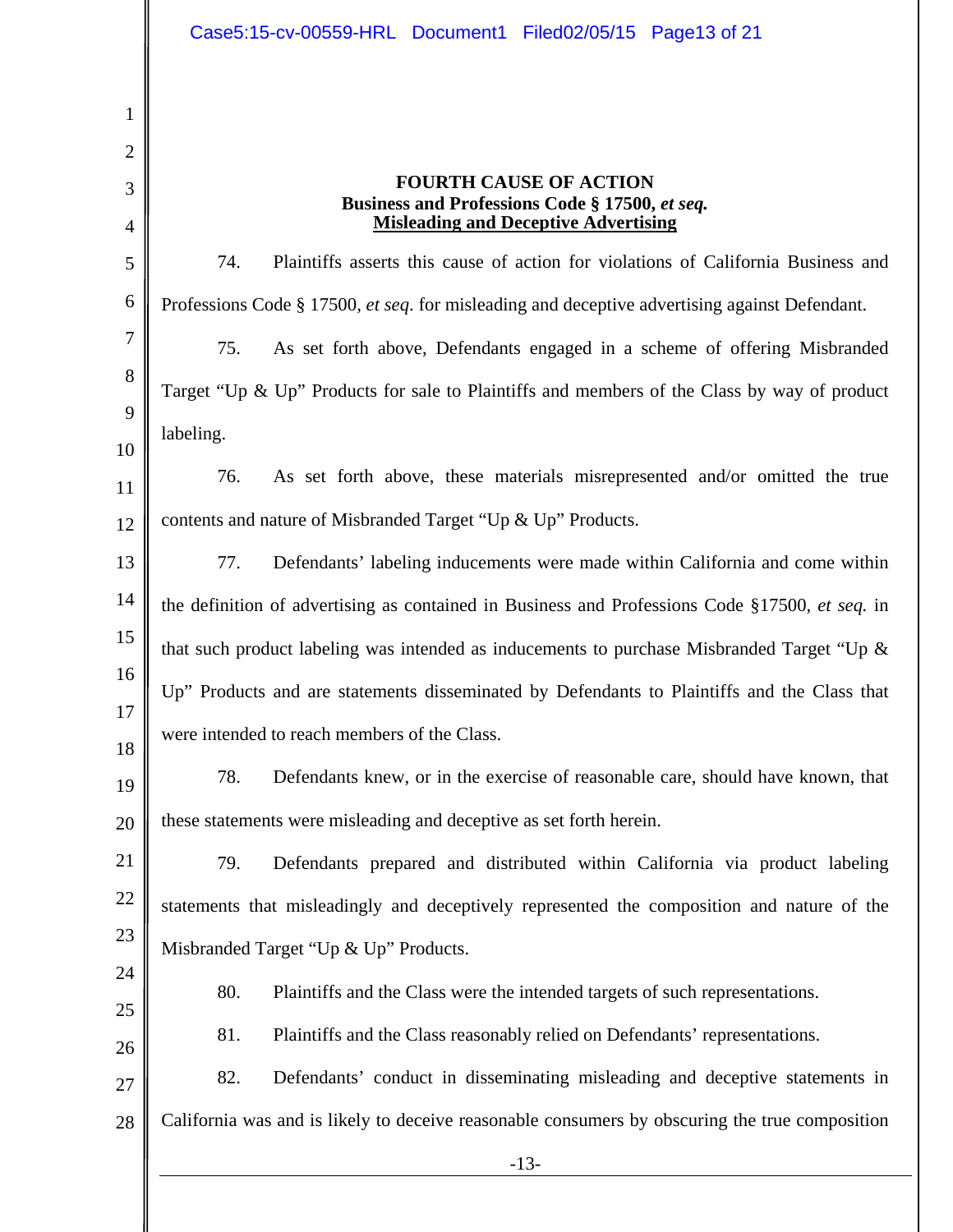| $\mathbf{1}$   | and nature of Misbranded Target "Up & Up" Products in violation of the "misleading prong" of   |  |
|----------------|------------------------------------------------------------------------------------------------|--|
| $\overline{2}$ | California Business and Professions Code § 17500, et seq.                                      |  |
| 3              | 83.<br>Plaintiffs and the Class were injured as a result of Defendants' acts and practices.    |  |
| $\overline{4}$ | 84.<br>As a result of Defendants' violations of the "misleading prong" of California           |  |
| 5<br>6         | Business and Professions Code § 17500, et seq., Defendants have been unjustly enriched at the  |  |
| $\overline{7}$ | expense of Plaintiffs and the Class.                                                           |  |
| 8              | 85.<br>Plaintiffs and the Class, pursuant to Business and Professions Code § 17535, are        |  |
| 9              | entitled to an order enjoining such future conduct by Defendants, and such other orders and    |  |
| 10             | judgments which may be necessary to disgorge Defendants' ill-gotten gains and restore any      |  |
| 11             | money paid for Misbranded Target "Up & Up" Products by Plaintiffs and the Class.               |  |
| 12             |                                                                                                |  |
| 13<br>14       | <b>FIFTH CAUSE OF ACTION</b><br>Business and Professions Code § 17500, et seq.                 |  |
| 15             | <b>Untrue Advertising</b>                                                                      |  |
| 16             | 86.<br>Plaintiffs assert this cause of action against Defendants for violations of             |  |
| 17             | California Business and Professions Code § 17500, et seq., regarding untrue advertising.       |  |
| 18             | 87.<br>Defendants offered their Misbranded Target "Up & Up" Products for sale to               |  |
| 19             | Plaintiffs and the Class by way of labeling.                                                   |  |
| 20             | 88.<br>As set forth above, these materials misrepresented or omitted the true contents         |  |
| 21             | and nature of the Misbranded Target "Up & Up" Products.                                        |  |
| 22             | 89.<br>Defendants' labeling inducements were made in California and come within the            |  |
| 23             | definition of advertising contained in Business and Professions Code §17500, et seq. where the |  |
| 24<br>25       | product labels are intended as inducements to purchase the Misbranded Target "Up & Up"         |  |
| 26             | Products, and are statements disseminated by Defendants to Plaintiffs and the Class.           |  |
| 27             | 90.<br>Defendants knew, or in the exercise of reasonable care, should have known, that         |  |
| 28             | these statements were untrue and/or misleading.                                                |  |
|                | $-14-$                                                                                         |  |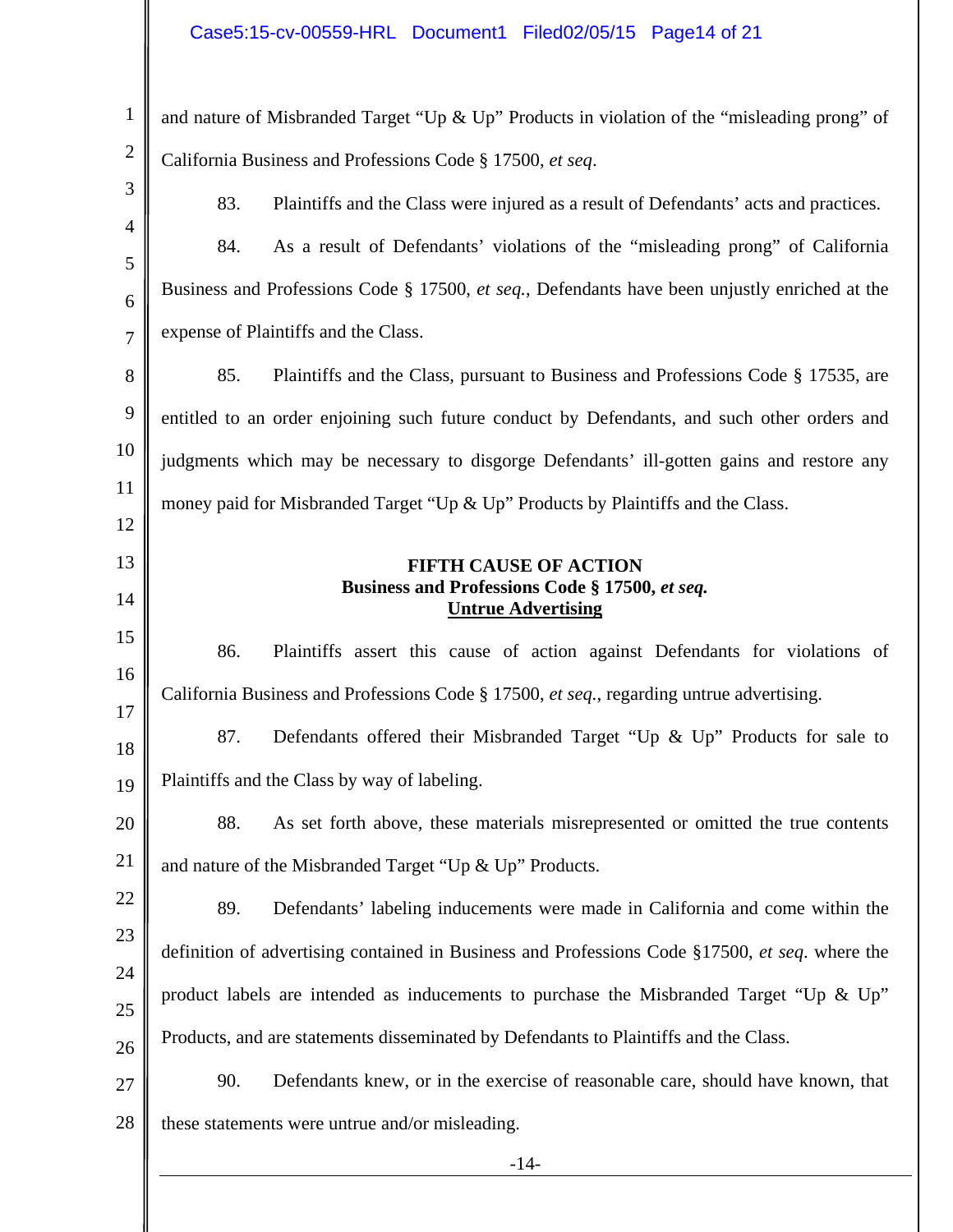# Case5:15-cv-00559-HRL Document1 Filed02/05/15 Page15 of 21

| $\mathbf{1}$   | As set forth above, Defendants prepared and distributed in California via product<br>91.         |
|----------------|--------------------------------------------------------------------------------------------------|
| $\mathbf{2}$   | packaging and labeling, statements that falsely advertise the composition of the Misbranded      |
| 3              | Target "Up & Up" Products, and falsely misrepresented the nature of the Misbranded Target        |
| $\overline{4}$ | "Up & Up" Products.                                                                              |
| 5<br>6         | 92.<br>Plaintiffs and the Class were the intended targets of such representations.               |
| $\overline{7}$ | Defendants' conduct in disseminating untrue label advertising throughout<br>93.                  |
| 8              | California deceived Plaintiffs and members of the Class by obfuscating the contents, nature and  |
| 9              | quality of the Misbranded Target "Up & Up" Products in violation of the "untrue prong" of        |
| 10             | California Business and Professions Code § 17500.                                                |
| 11             | 94.<br>Plaintiffs and the Class reasonably relied on Defendants' representations.                |
| 12             | 95.<br>As set forth herein, a reasonable consumer would have relied on Defendants'               |
| 13             | representations.                                                                                 |
| 14             | Plaintiffs and the Class were injured as a result of Defendants' acts and practices.<br>96.      |
| 15<br>16       | As a result of Defendants' violations of the "untrue prong" of California Business<br>97.        |
| 17             |                                                                                                  |
| 18             | and Professions Code § 17500, et seq., Defendants have been unjustly enriched at the expense of  |
| 19             | Plaintiffs and the Class.                                                                        |
| 20             | Plaintiffs and the Class, pursuant to Business and Professions Code § 17535, are<br>98.          |
| 21             | entitled to an order enjoining such future conduct by Defendants, and such other orders and      |
| 22             | judgments which may be necessary to disgorge Defendants' ill-gotten gains and restore any        |
| 23             | money paid for Misbranded Target "Up & Up" Products by Plaintiffs and the Class.                 |
| 24             | <b>SIXTH CAUSE OF ACTION</b><br>Consumer Legal Remedies Act, Cal. Civ. Code §1750, et seq.       |
| 25             | Defendants' actions, representations, and conduct have violated, and continue to<br>99.          |
| 26<br>27       | violate the CLRA, because they extend to transactions that are intended to result, or which have |
| 28             | resulted, in the sale of goods or services to consumers.                                         |
|                | $-15-$                                                                                           |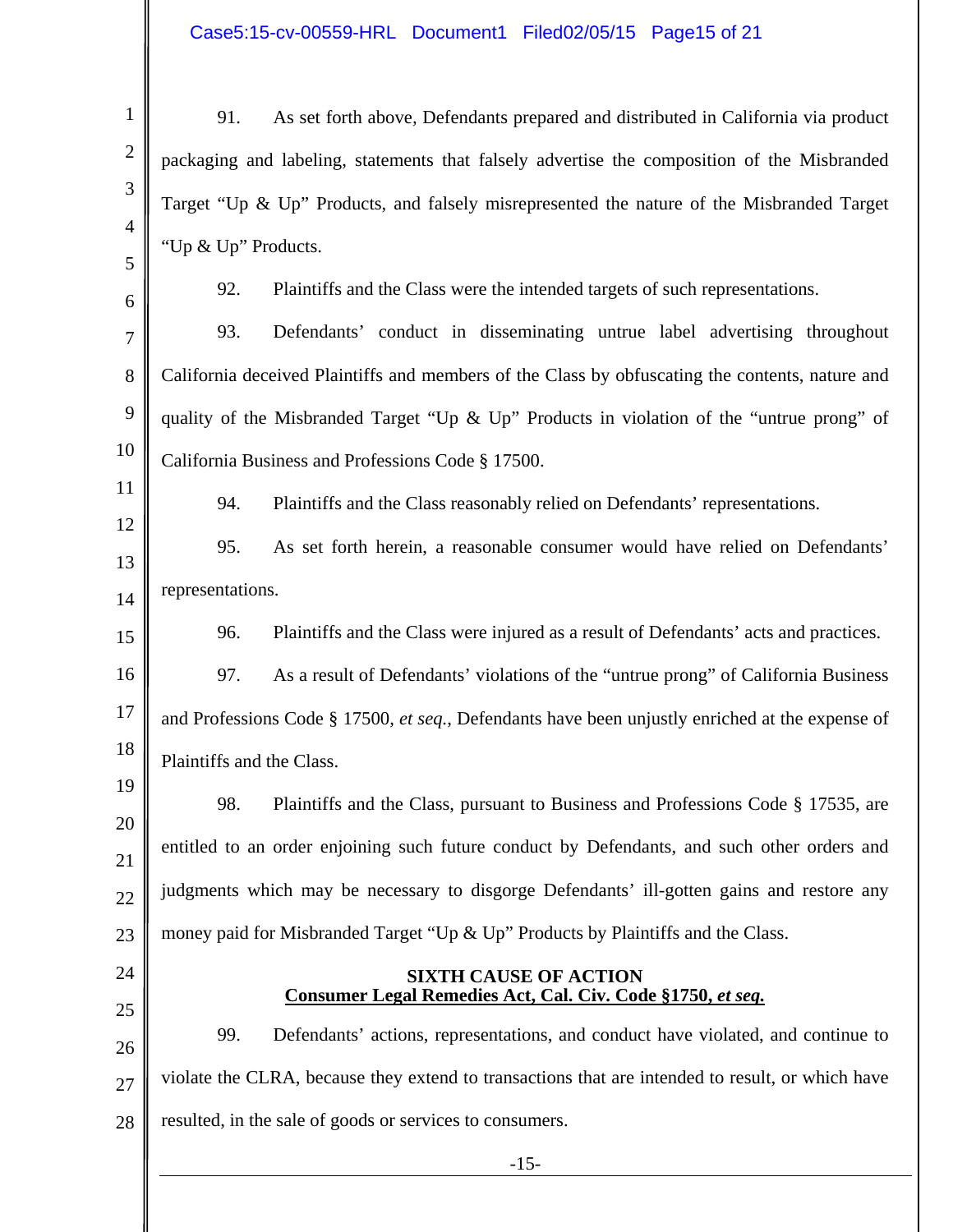1 2 3 4 5 6 7 8 9 10 11 12 13 14 15 16 17 18 19 20 21 22 23 100. Defendants sold Misbranded Target "Up & Up" Products in California during the Class Period. 101. Plaintiffs and members of the Class are "consumers" as that term is defined by the CLRA in Cal. Civ. Code §1761(d). 102. Misbranded Target "Up & Up" Products are "goods" within the meaning of Cal. Civ. Code §1761(a). 103. By engaging in the conduct set forth herein, Defendants violated and continue to violate Section 1770(a)(5), of the CLRA, because Defendants' conduct constitutes unfair methods of competition and unfair or fraudulent acts or practices in that they misrepresent the particular ingredients, characteristics, uses, benefits and quantities of the goods. 104. By engaging in the conduct set forth herein, Defendants violated and continue to violate Section 1770(a)(7) of the CLRA, because Defendants' conduct constitutes unfair methods of competition and unfair or fraudulent acts or practices in that it misrepresents the particular standard, quality or grade of the goods. 105. By engaging in the conduct set forth herein, Defendants violated and continue to violate Section 1770(a)(9) of the CLRA, because Defendants' conduct constitutes unfair methods of competition and unfair or fraudulent acts or practices in that it advertises goods with the intent not to sell the goods as advertised. 106. By engaging in the conduct set forth herein, Defendants have violated and continue to violate Section  $1770(a)(16)$  of the CLRA, because Defendants' conduct constitutes

26 27

they have not.

24

25

28

107. Plaintiffs and the Class were injured as a result of Defendants' acts and practices.

unfair methods of competition and unfair or fraudulent acts or practices in that it represents that a

subject of a transaction has been supplied in accordance with a previous representation when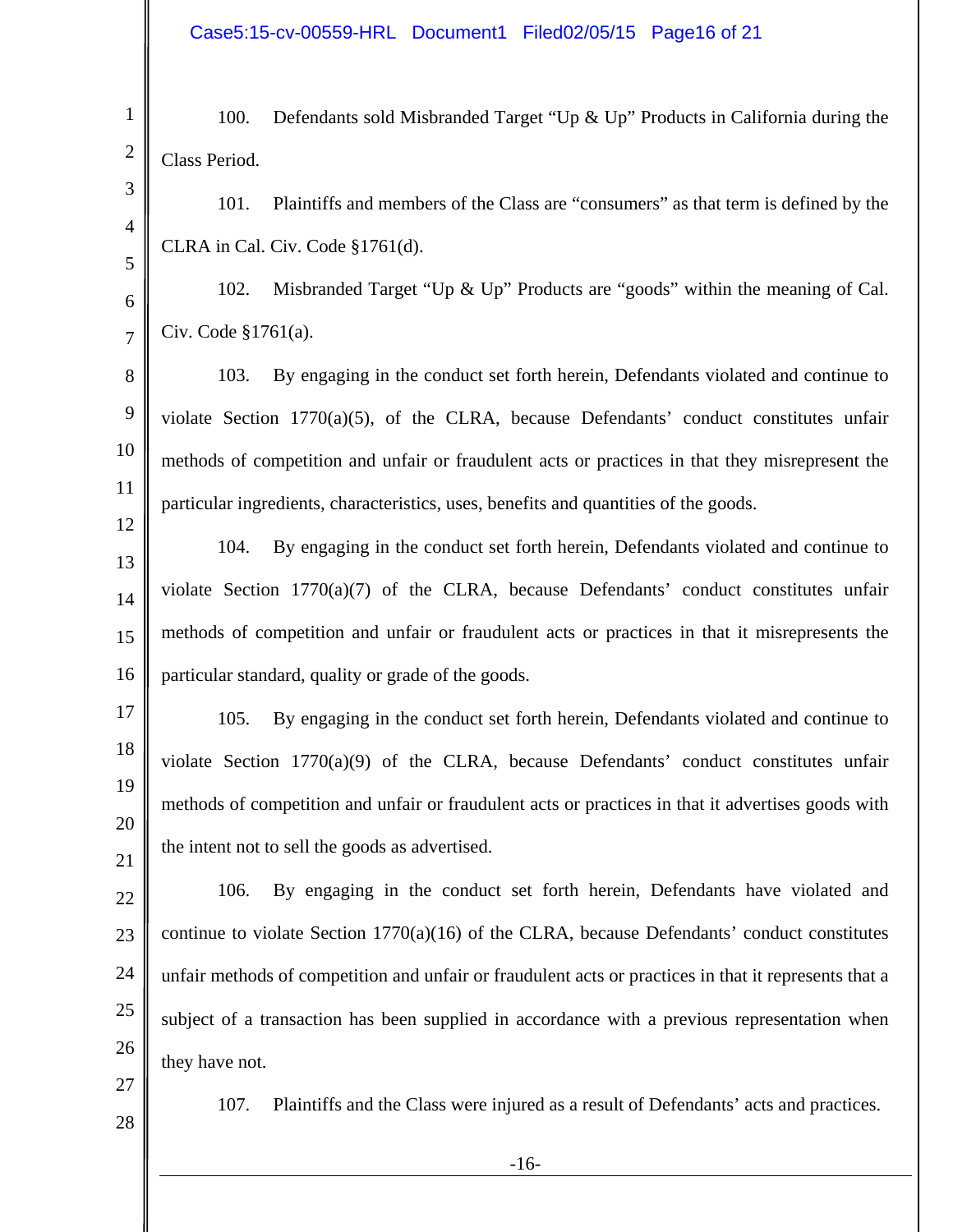| $\mathbf{1}$   | 108.<br>Plaintiffs request that the Court enjoin Defendants from continuing to employ the        |  |  |
|----------------|--------------------------------------------------------------------------------------------------|--|--|
| $\mathbf{2}$   | unlawful methods, acts and practices alleged herein pursuant to Cal. Civ. Code $\S 1780(a)(2)$ . |  |  |
| 3              | 109.<br>If Defendants are not restrained from engaging in these practices in the future,         |  |  |
| $\overline{4}$ | Plaintiffs and the Class will continue to suffer harm.                                           |  |  |
| 5<br>6         | 110.<br>In this Complaint, Plaintiffs are not seeking damages pursuant to the CLRA.              |  |  |
| $\overline{7}$ | Plaintiffs will amend this complaint to request damages, after providing Defendants with notice  |  |  |
| 8              | pursuant to Cal. Civ. Code § 1782.                                                               |  |  |
| 9              | <b>SEVENTH CAUSE OF ACTION</b>                                                                   |  |  |
| 10             | <b>Breach of Implied Warranty of Merchantability</b>                                             |  |  |
| 11             | Implied in the purchase of Misbranded Target "Up $\&$ Up" Products by Plaintiffs<br>111.         |  |  |
| 12             | and the Class is the warranty that the purchased products are legal and can be lawfully resold.  |  |  |
| 13             | 112.<br>Defendants knowingly and intentionally misbranded and adulterated the                    |  |  |
| 14             | Misbranded Target "Up & Up" Products.                                                            |  |  |
| 15<br>16       | 113.<br>Defendants knew or should have known that those Misbranded Target "Up & Up"              |  |  |
| 17             | Products were illegal.                                                                           |  |  |
| 18             | When Defendants sold those products they impliedly warranted that the products<br>114.           |  |  |
| 19             | were legal and could be lawfully resold.                                                         |  |  |
| 20             | Plaintiffs would not have knowingly purchased products that were illegal and                     |  |  |
| 21             | 115.                                                                                             |  |  |
| 22             | unsellable and which subjected Plaintiffs to criminal prosecution.                               |  |  |
| 23             | No reasonable consumer would knowingly purchase products that are illegal and<br>116.            |  |  |
| 24             | unsellable and subject a consumer to criminal prosecution.                                       |  |  |
| 25             | The purchased Misbranded Target "Up $\&$ Up" Products were unfit for the<br>117.                 |  |  |
| 26<br>27       | ordinary purpose for which Plaintiffs and the Class purchased them.                              |  |  |
| 28             |                                                                                                  |  |  |
|                | $-17-$                                                                                           |  |  |
|                |                                                                                                  |  |  |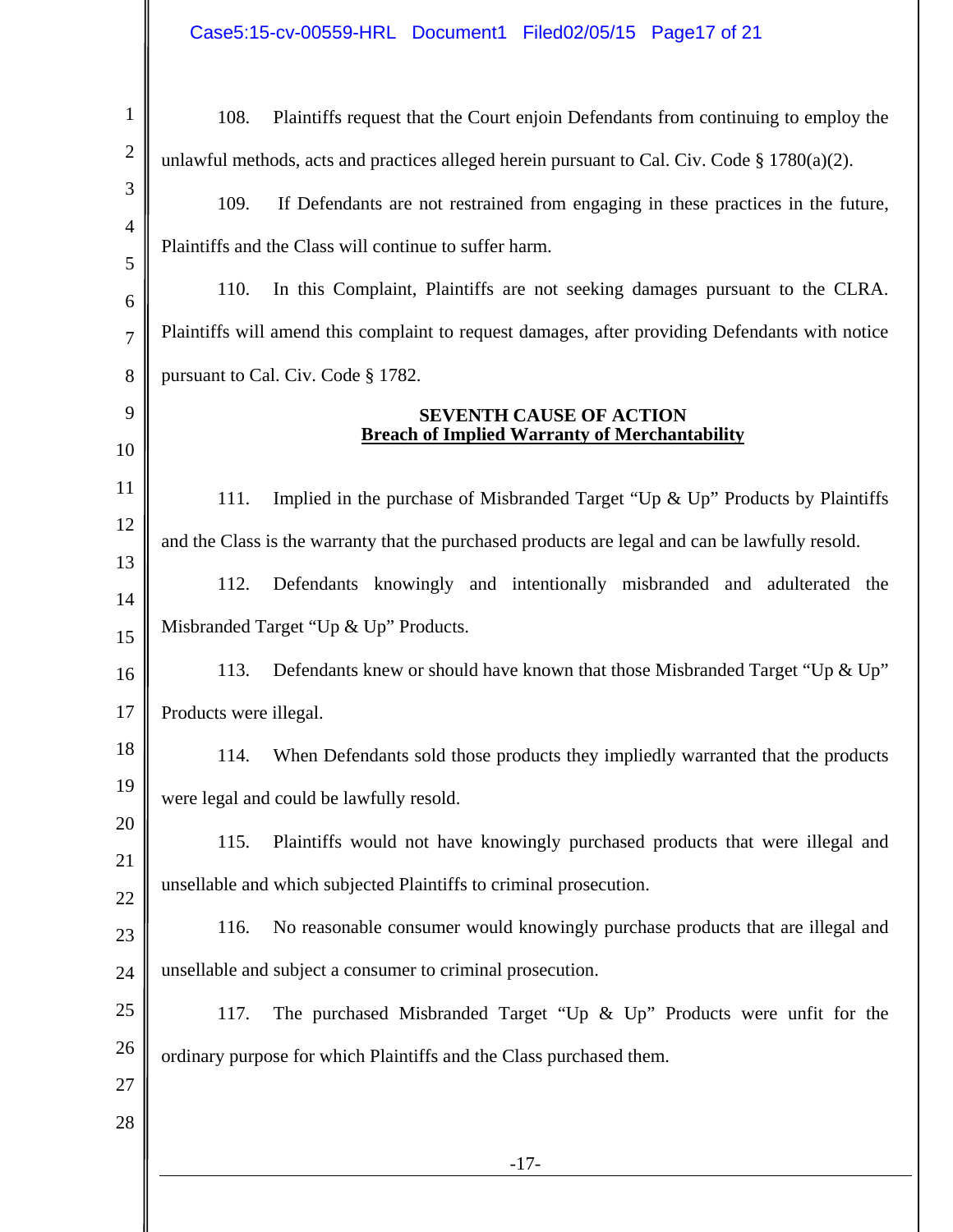# Case5:15-cv-00559-HRL Document1 Filed02/05/15 Page18 of 21

| In fact, these Misbranded Target "Up $\&$ Up" Products were economically<br>118.               |  |
|------------------------------------------------------------------------------------------------|--|
| worthless.                                                                                     |  |
| As a result, Plaintiffs and the Class were injured through their purchase of an<br>119.        |  |
| unsuitable, useless, illegal, and unsellable product.                                          |  |
| By reason of the foregoing, Plaintiffs and the Class were damaged in the amount<br>120.        |  |
| they paid for Misbranded Target "Up & Up" Products.                                            |  |
|                                                                                                |  |
| <b>EIGHTH CAUSE OF ACTION</b><br><b>Breach of Express Warranty</b>                             |  |
| 120.<br>Plaintiffs repeat and reallege each of the above allegations as if fully set forth     |  |
| herein.                                                                                        |  |
| Defendants provided Plaintiffs and other members of the Class with written<br>121.             |  |
| express warranties, including warranties that their Misbranded Target "Up & Up" Products       |  |
| contained gingko biloba, St. John's wort, or valerian root.                                    |  |
| Defendants breached these warranties by providing Misbranded Target "Up &<br>122.              |  |
| Up" Products to Plaintiffs and members of the Class that contained no such ingredients and did |  |
| not otherwise conform to Defendants' warranties.                                               |  |
| 123.<br>These breaches resulted in damages to Plaintiffs and other members of the Class        |  |
| who bought Misbranded Target "Up & Up" Products but did not receive the good as warranted.     |  |
| As a proximate cause of Defendants' breaches of warranties, Plaintiffs and the<br>124.         |  |
| other Class members have suffered damages in an amount to be determined at trial.              |  |
|                                                                                                |  |
| <b>NINTH CAUSE OF ACTION</b>                                                                   |  |
| <b>Unjust Enrichment</b>                                                                       |  |
| 125.<br>Plaintiffs repeat and reallege each of the above allegations as if fully set forth     |  |
| herein.                                                                                        |  |
| $-18-$                                                                                         |  |
|                                                                                                |  |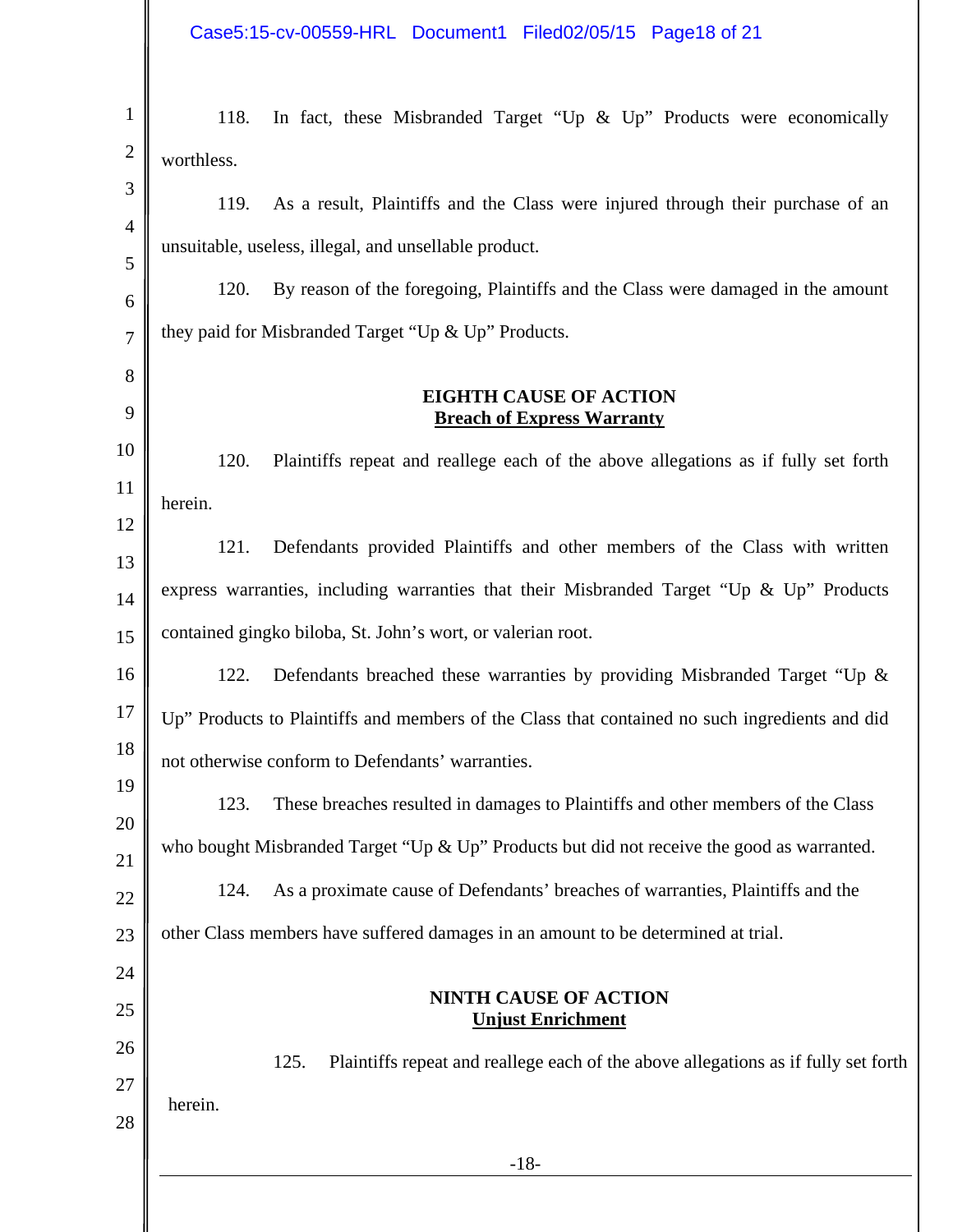| $\mathbf{1}$   | As a result of Defendants' unlawful and deceptive actions described<br>126.                          |  |  |
|----------------|------------------------------------------------------------------------------------------------------|--|--|
| $\mathbf{2}$   | above, Defendants were unjustly enriched at the expense of Plaintiffs and the Class through the      |  |  |
| 3              | payment of the purchase price for the Misbranded Target "Up & Up" Products.                          |  |  |
| $\overline{4}$ | 127.<br>Under the circumstances, it would be against equity and good conscience                      |  |  |
| 5<br>6         | to permit Defendants to retain the ill-gotten benefits that it received from Plaintiffs and the      |  |  |
| $\overline{7}$ | Class.                                                                                               |  |  |
| 8              |                                                                                                      |  |  |
| 9              | <b>JURY DEMAND</b>                                                                                   |  |  |
|                | Plaintiffs hereby demand a trial by jury of their claims.                                            |  |  |
| 10             | <b>PRAYER FOR RELIEF</b>                                                                             |  |  |
| 11             | WHEREFORE, Plaintiffs, individually and on behalf of all others similarly situated, and on           |  |  |
| 12             | behalf of the general public, pray for judgment against Defendants as follows:                       |  |  |
| 13             | A.<br>For an order certifying this case as a class action and appointing Plaintiffs and their        |  |  |
| 14             | counsel to represent the Class;                                                                      |  |  |
| 15             | <b>B.</b><br>For an order awarding, as appropriate, damages, restitution or disgorgement to          |  |  |
| 16             | Plaintiffs and the Class for all causes of action;                                                   |  |  |
| 17             | C.<br>For an order requiring Defendants to immediately cease and desist from selling their           |  |  |
| 18             | Misbranded Target "Up & Up" Products in violation of law; enjoining Defendants from continuing       |  |  |
| 19             | to manufacture, label, market, advertise, distribute, and sell these products in the unlawful manner |  |  |
| 20             | described herein; and ordering Defendants to engage in corrective action;                            |  |  |
| 21             | For injunctive relief pursuant to Cal. Civ. Code § 1780;<br>D.                                       |  |  |
| 22             | For an order awarding attorneys' fees and costs;<br>E.                                               |  |  |
| 23             | For an order awarding punitive damages;<br>F.                                                        |  |  |
| 24             | G.<br>For an order awarding pre-and post-judgment interest; and                                      |  |  |
| 25             |                                                                                                      |  |  |
| 26             |                                                                                                      |  |  |
| 27             |                                                                                                      |  |  |
| 28             |                                                                                                      |  |  |
|                | $-19-$                                                                                               |  |  |
|                |                                                                                                      |  |  |
|                |                                                                                                      |  |  |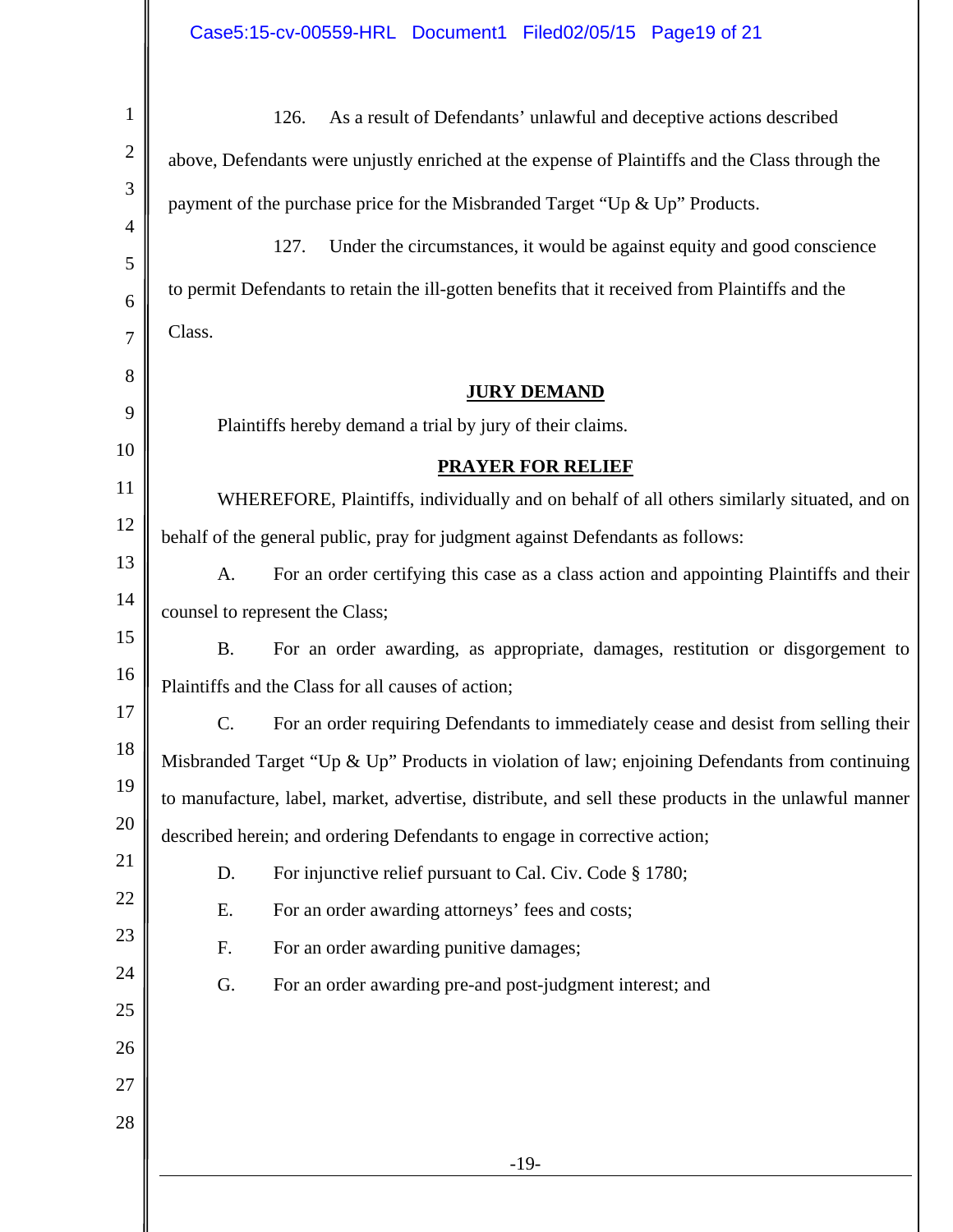| $\mathbf{1}$   |    |                                                                                   |
|----------------|----|-----------------------------------------------------------------------------------|
| $\overline{c}$ | H. | For an order providing such further relief as this Court deems proper.            |
| 3              |    |                                                                                   |
| 4              |    | Dated: February 4, 2015                                                           |
| 5              |    | Respectfully submitted,                                                           |
| 6              |    | By: /s/ Pierce Gore<br>Ben F. Pierce Gore (SBN 128515)                            |
| 7              |    | <b>PRATT &amp; ASSOCIATES</b>                                                     |
| 8              |    | 1871 The Alameda, Suite 425<br>San Jose, CA 95126                                 |
| 9<br>10        |    | Telephone: (408) 429-6506<br>Fax: (408) 369-0752<br>pgore@prattattorneys.com      |
| 11             |    | Charles J. LaDuca                                                                 |
| 12             |    | <b>CUNEO GILBERT &amp; LADUCA, LLP</b><br>8120 Woodmont Avenue, Suite 810         |
| 13             |    | Bethesda, MD 20814<br>Telephone: 202-789-3960<br>Facsimile: 202-589-1813          |
| 14             |    | charles@cuneolaw.com                                                              |
| 15             |    | <b>Taylor Asen</b><br><b>CUNEO GILBERT &amp; LADUCA, LLP</b>                      |
| 16             |    | 16 Court Street, Suite 1012<br>Brooklyn, NY 11241                                 |
| 17             |    | Telephone: 202-789-3960<br>Facsimile: 202-589-1813                                |
| 18             |    | tasen@cuneolaw.com                                                                |
| 19             |    | Dewitt M. Lovelace<br><b>Valerie Lauro Nettles</b><br>LOVELACE AND ASSOCIATES, PA |
| 20             |    | 12870 U.S. Hwy 98 West, Suite 200<br>Miramar Beach, FL 32550                      |
| 21<br>22       |    | Telephone:<br>$(850) 837 - 6020$<br>Facsimile:<br>$(850)$ 837-4093                |
| 23             |    | dml@lovelacelaw.com                                                               |
| 24             |    | <b>Richard R. Barrett</b><br>LAW OFFICE OF RICHARD R. BARRETT, PLLC               |
| 25             |    | 2086 Old Taylor Road<br>Suite 1011                                                |
| 26             |    | Oxford, Mississippi 38655<br>Telephone: 662-380-5018<br>Fax: 866-430-5459         |
| 27             |    | rrb@rrblawfirm.net                                                                |
| 28             |    |                                                                                   |
|                |    | $-20-$                                                                            |